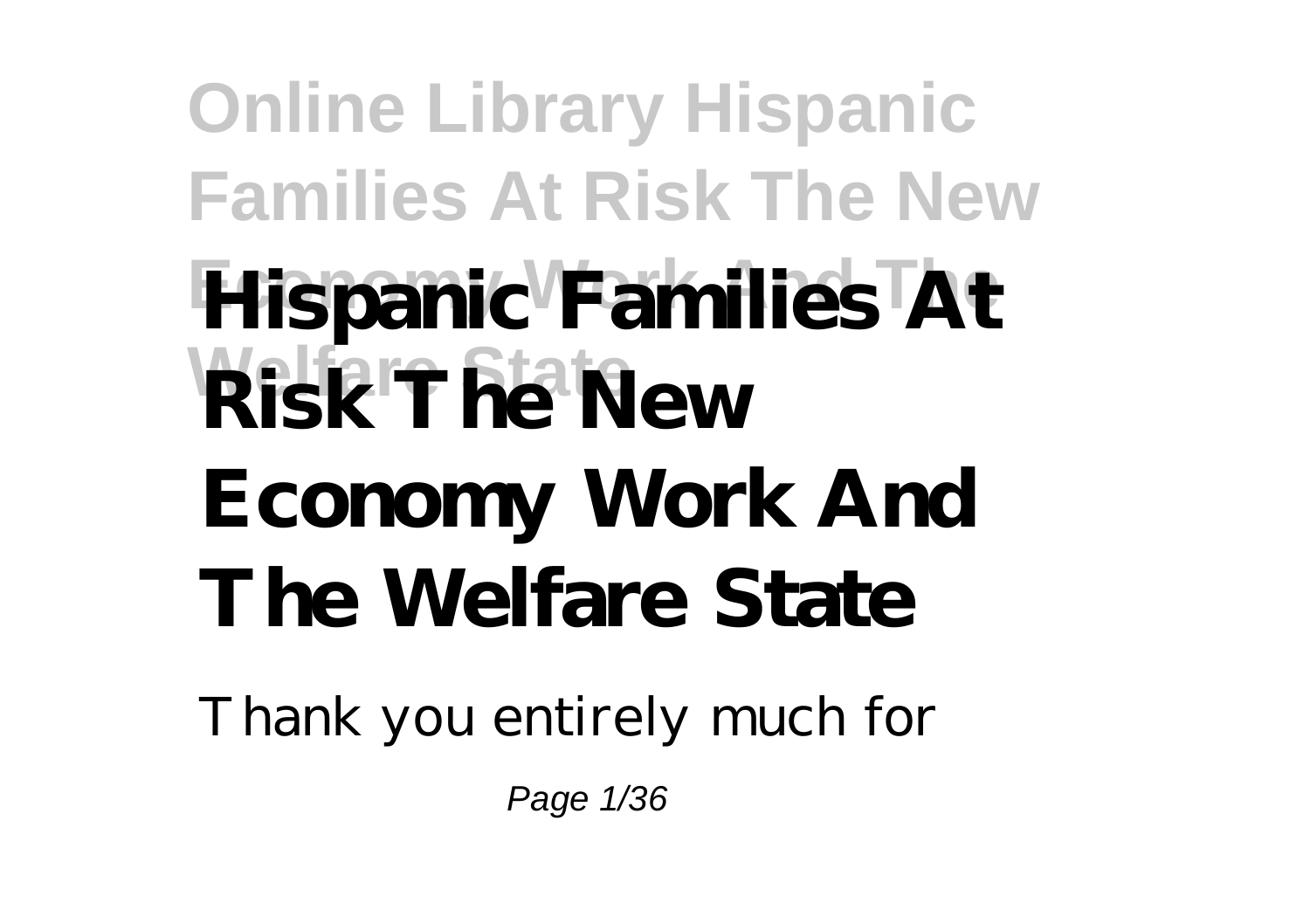**Online Library Hispanic Families At Risk The New Economy Work And The** downloading **hispanic families at Welfare State risk the new economy work and the welfare state**.Most likely you have knowledge that, people have see numerous times for their favorite books gone this hispanic families at risk the new economy work and the welfare state, but Page 2/36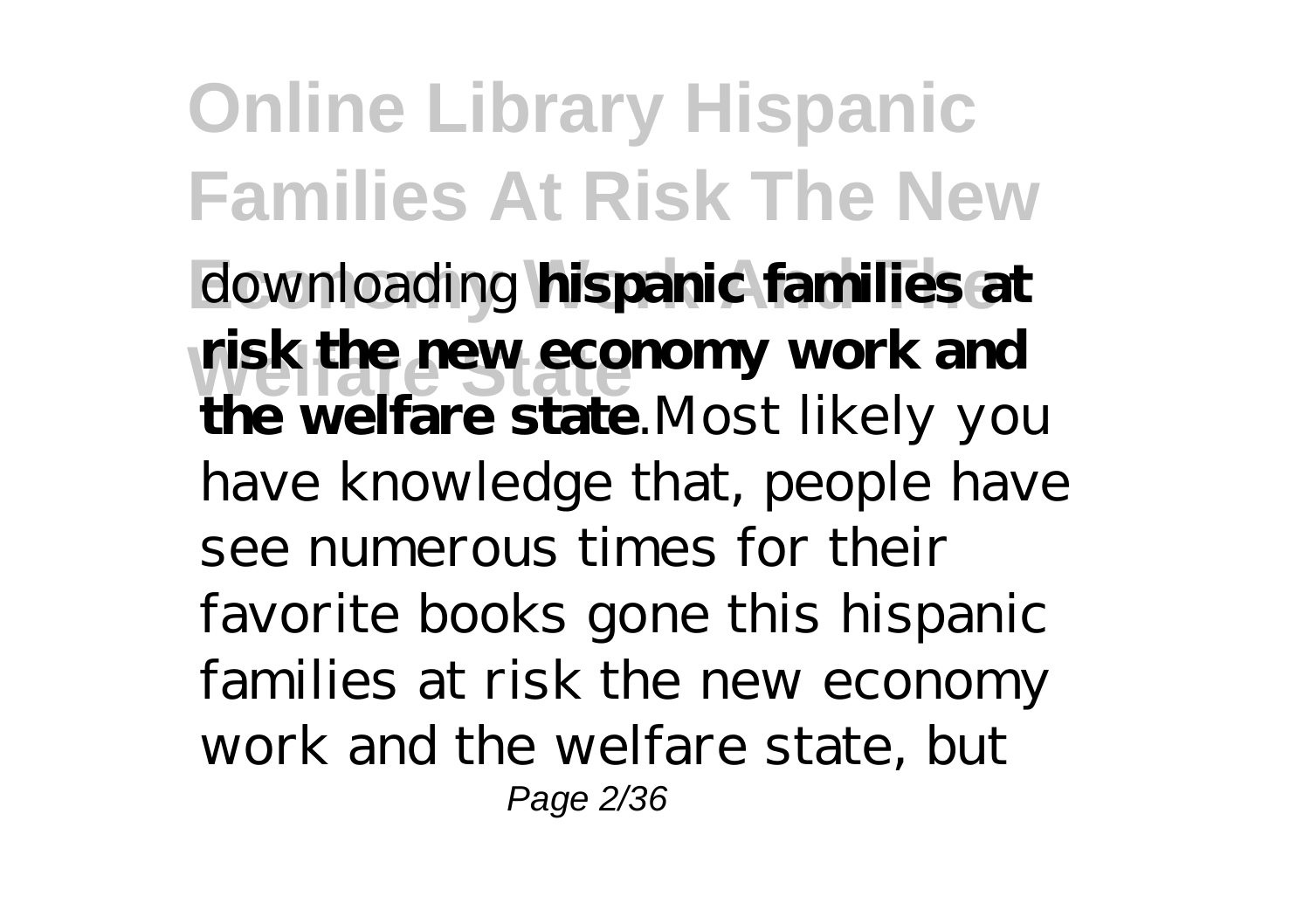**Online Library Hispanic Families At Risk The New** end going on in harmful downloads. **Welfare State** Rather than enjoying a good book next a cup of coffee in the afternoon, otherwise they juggled like some harmful virus inside their computer. **hispanic families at risk the new economy work and** Page 3/36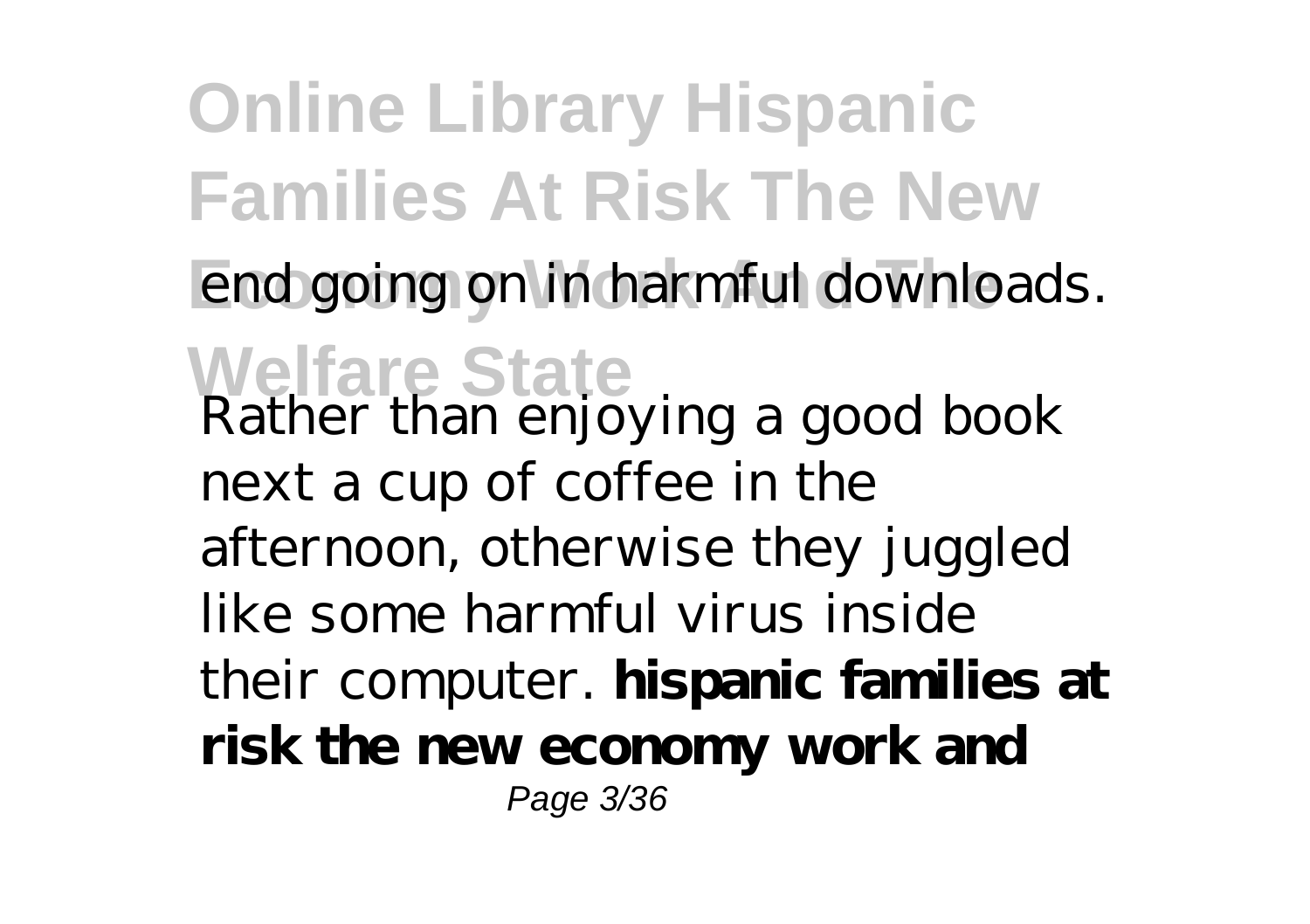**Online Library Hispanic Families At Risk The New the welfare state** is to hand in our digital library an online entrance to it is set as public correspondingly you can download it instantly. Our digital library saves in merged countries, allowing you to acquire the most less latency times to download any of our books Page 4/36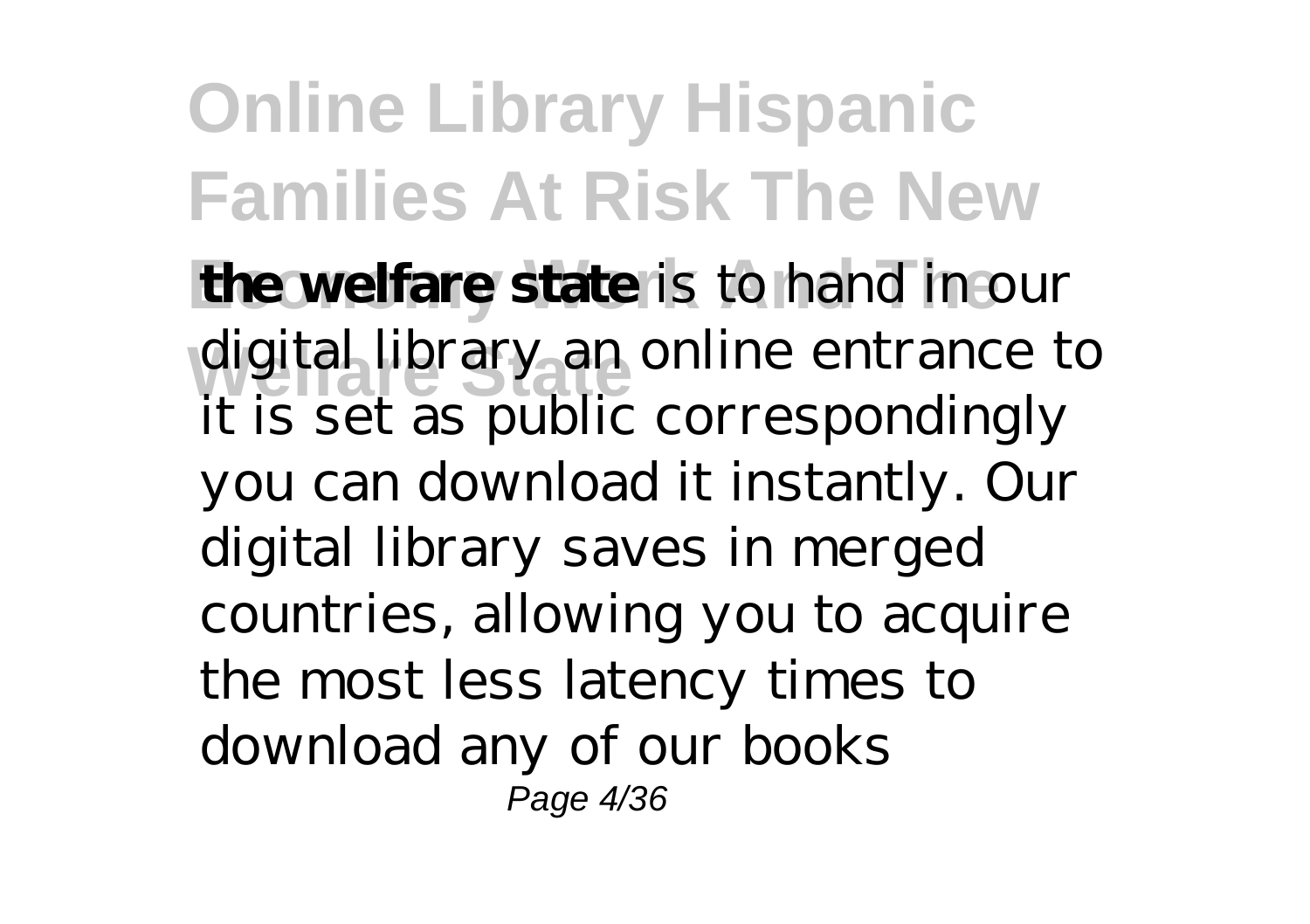**Online Library Hispanic Families At Risk The New** following this one. Merely said, the hispanic families at risk the new economy work and the welfare state is universally compatible next any devices to read.

*Non-profit empowers at-risk Latino families* What Being Page 5/36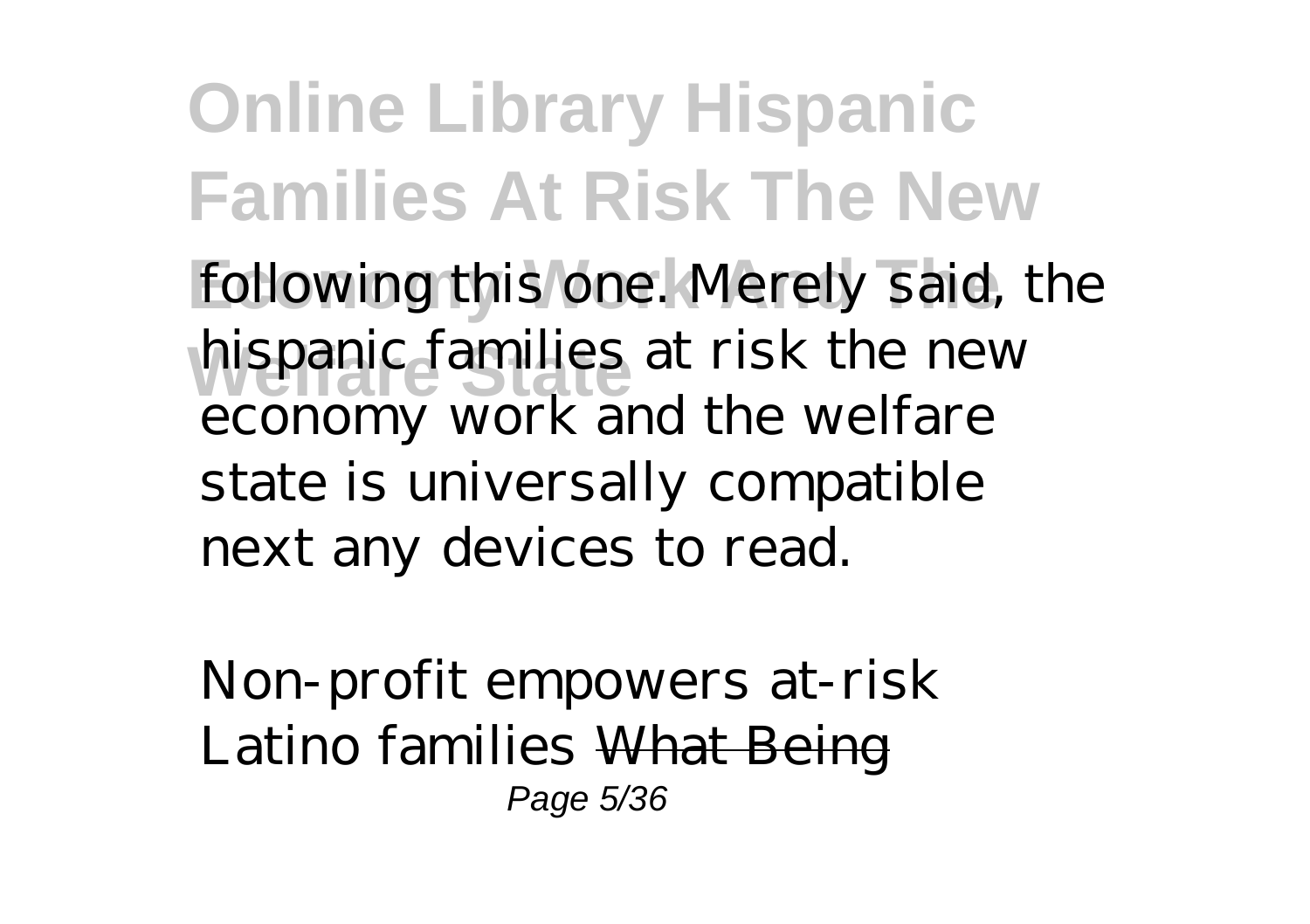**Online Library Hispanic Families At Risk The New** Hispanic and Latinx Means in the **Welfare State** United States | Fernanda Ponce | TEDxDeerfield *When Hispanic Families visit you at the Hospital. #TeamLeJuan***Checking Our Assumptions: Family Involvement in the Latino Community** Latinx, Hispanic families have tough Page 6/36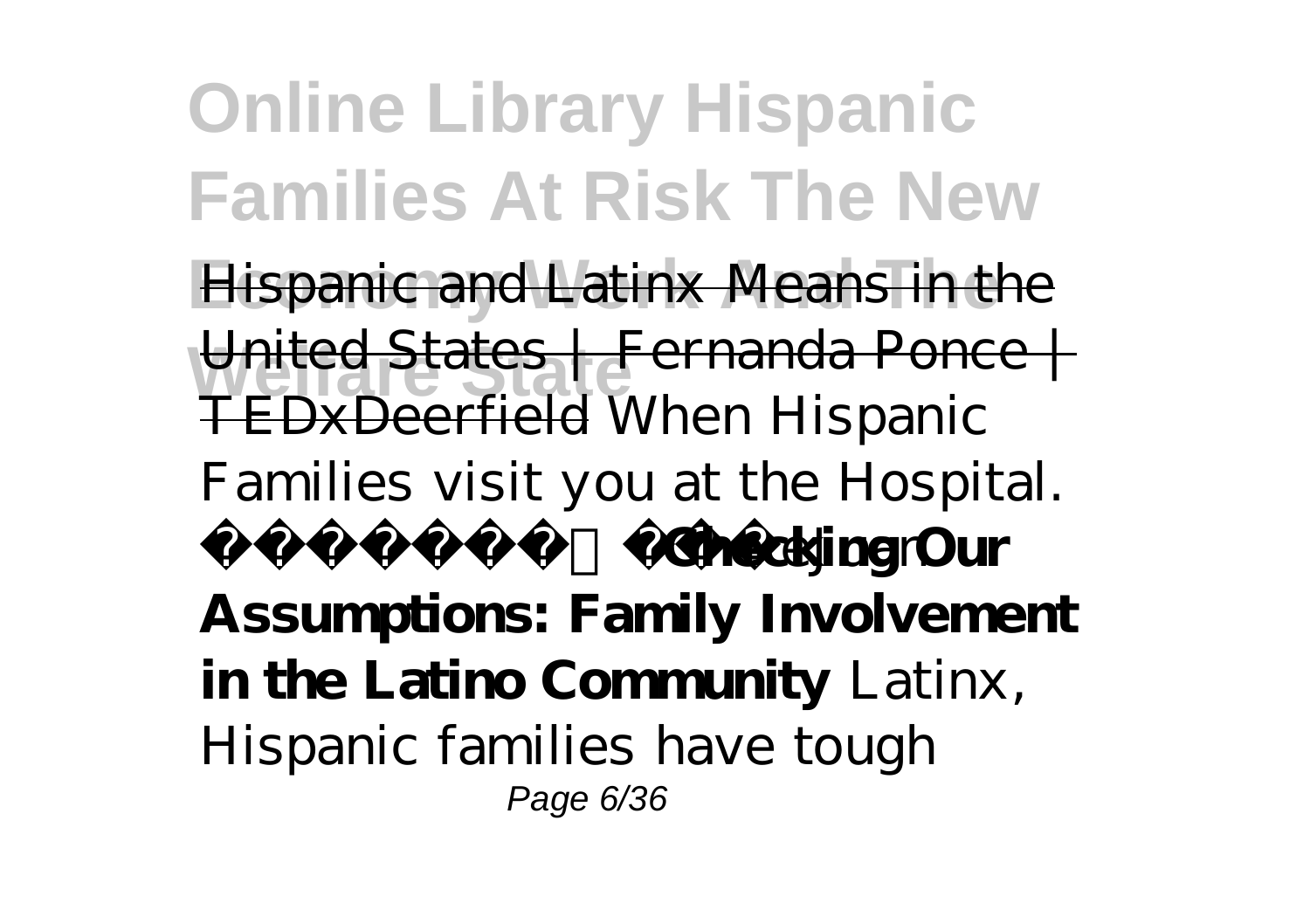**Online Library Hispanic Families At Risk The New** conversations about dangers of gathering for Thanksgiving *Understanding the Many Perspectives of Hispanic Families The danger of a single story | Chimamanda Ngozi Adichie* How childhood trauma affects health across a lifetime | Nadine Burke Page 7/36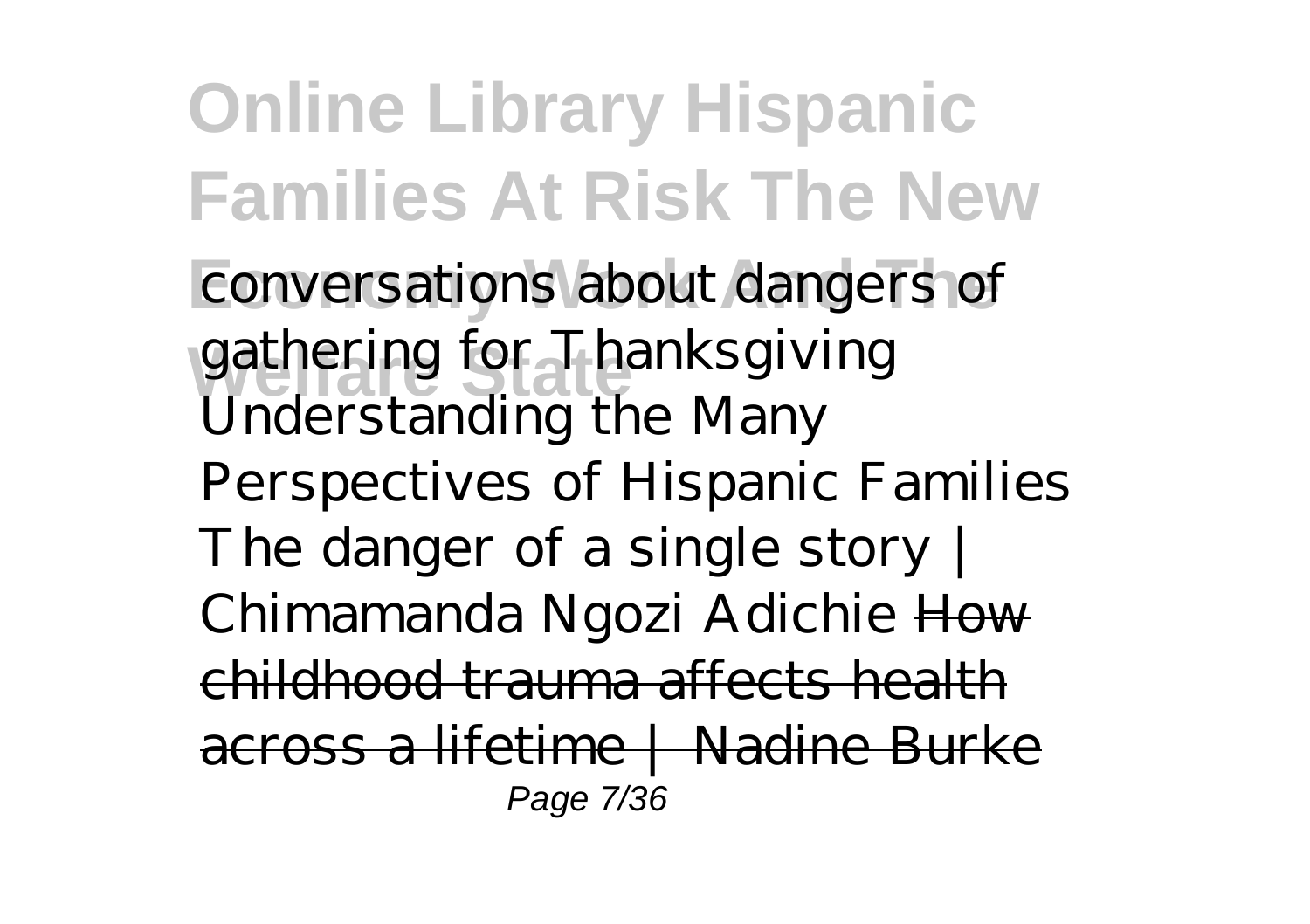**Online Library Hispanic Families At Risk The New Harris** *Children From Latino*<sup>e</sup> **Welfare State** *Families Reveal Sacrifices Their Parents Made* **The power of vulnerability | Brené Brown** *Be Brave, Little Penguin | Read Aloud Books for Kids*

Tax sugar and salt and prescribe veg, report says @BBC News live Page 8/36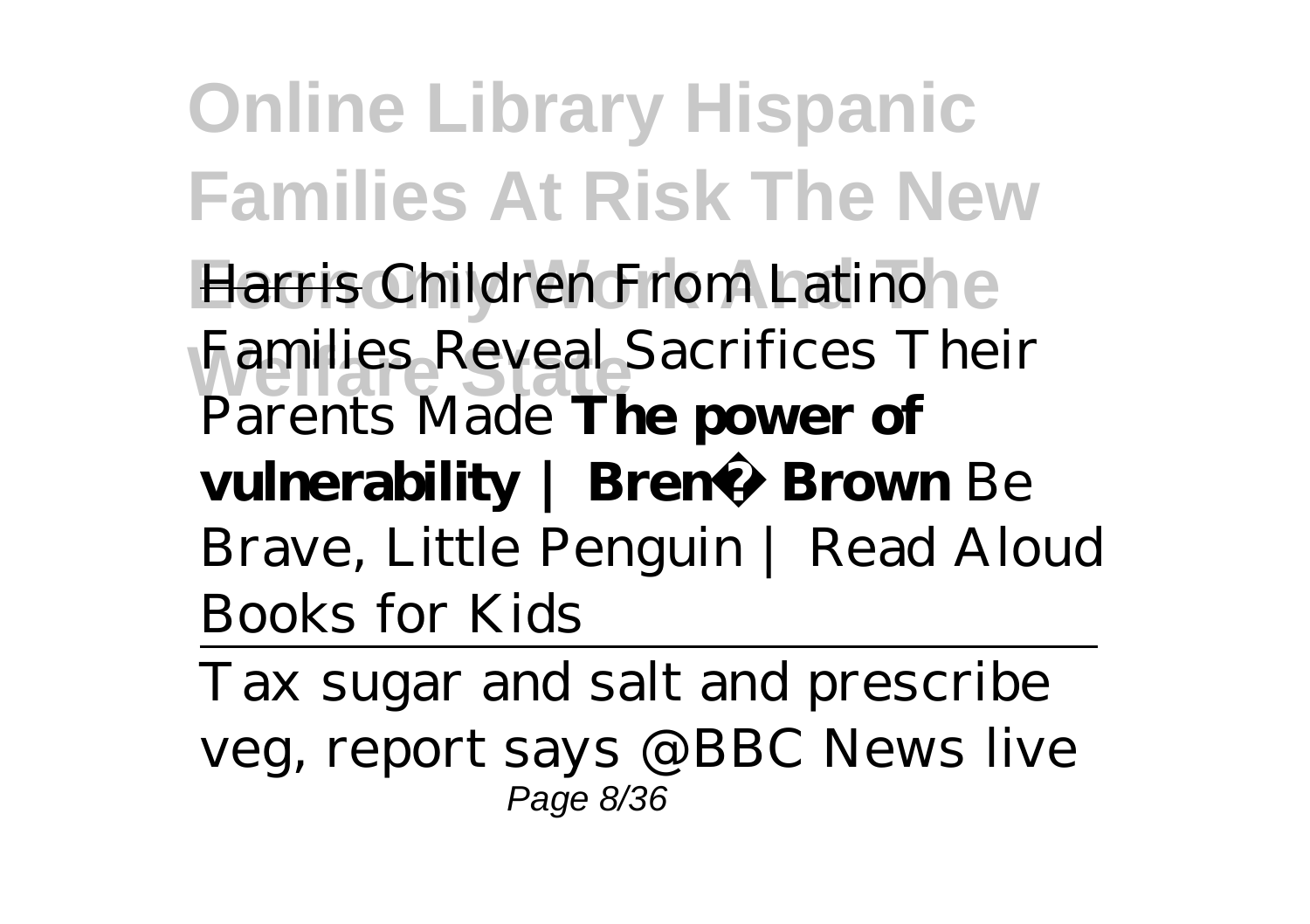**Online Library Hispanic Families At Risk The New EcoBBCouth Texas authorities Welfare State** frustrated at growing number of migrant deaths with no solution in sight The Shady Truth Of The Pawn Stars Experts The 10 MOST HISPANIC CITIES in America Denzel Washington's Life Advice Will Leave You Page 9/36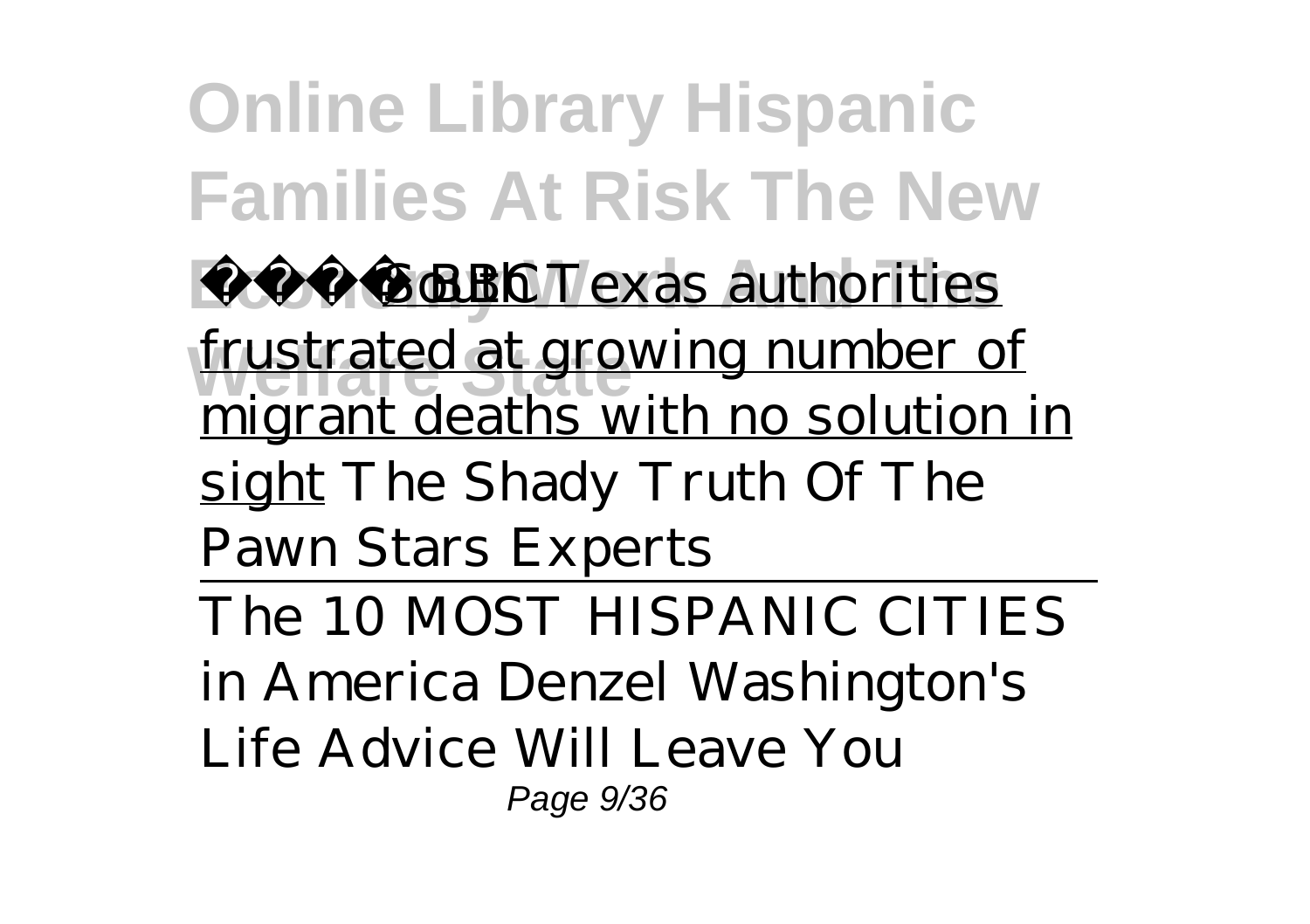**Online Library Hispanic Families At Risk The New** Speechless (MUST WATCH) e **Welfare State** \"Because I'm Latino, I can't have money?\" Kids on Race *Creating bilingual minds | Naja Ferjan Ramirez | TEDxLjubljana* Use This FORMULA To Unlock The POWER Of Your Mind For SUCCESS! | Andrew Huberman Page 10/36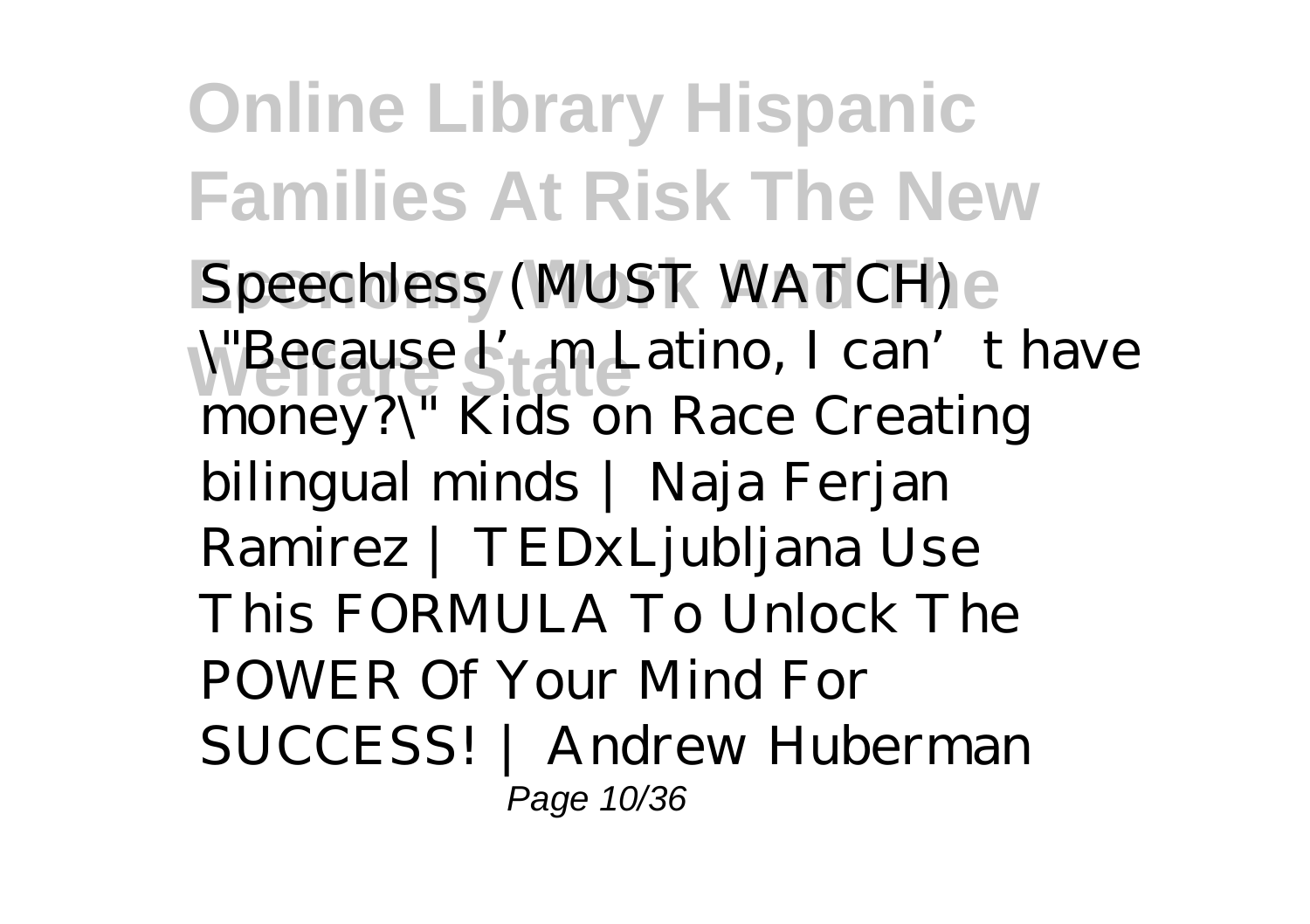**Online Library Hispanic Families At Risk The New WOO26 Lewis Howes Milwaukee PBS** | Documentaries and Specials Latino Wisconsin Hispanie Americans reflect on immigration, culture, and identity *Pawn Stars: RISKING IT ALL FOR BIG MONEY (9 Risky \$\$\$ Deals) | History* 100 Mystery Buttons.. Only 1 Will Let Page 11/36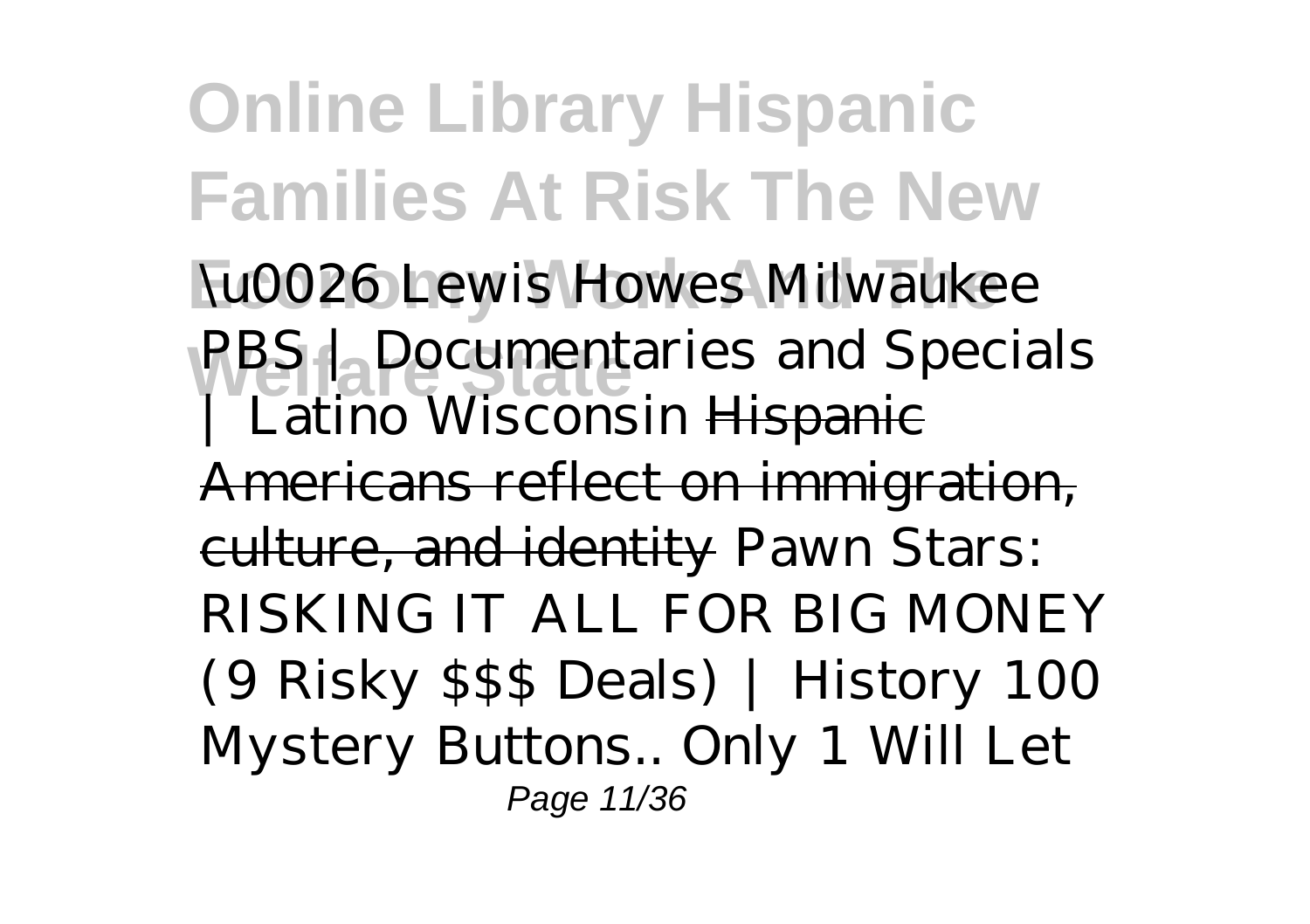**Online Library Hispanic Families At Risk The New** you ESCAPE the BOX! Importance of Family in the Hispanic Culture *Overview: Esther* Proud to be Latino: Food/ Comida | Bilingual Books for Kids | Hispanic Heritage Month Acculturation \u0026 Migration Trauma Among Latino Children, Youth, \u0026 Families Page 12/36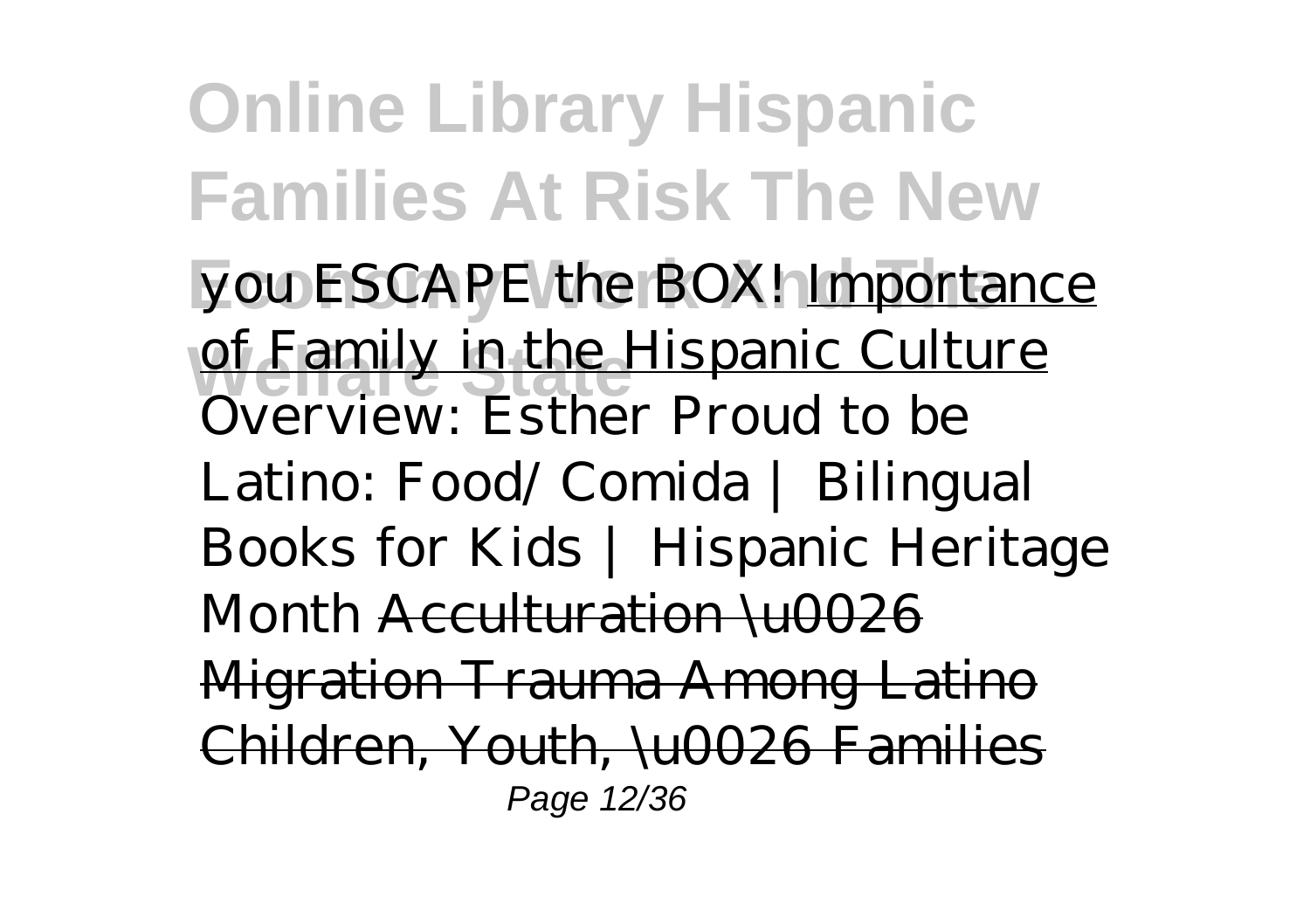**Online Library Hispanic Families At Risk The New** From The Northern Triangle What Are You Doing With Your Life? The Tail End Change Your Brain: Neuroscientist Dr. Andrew Huberman | Rich Roll Podcast Hispanic Families At Risk The This story was produced through the New York & Michigan Page 13/36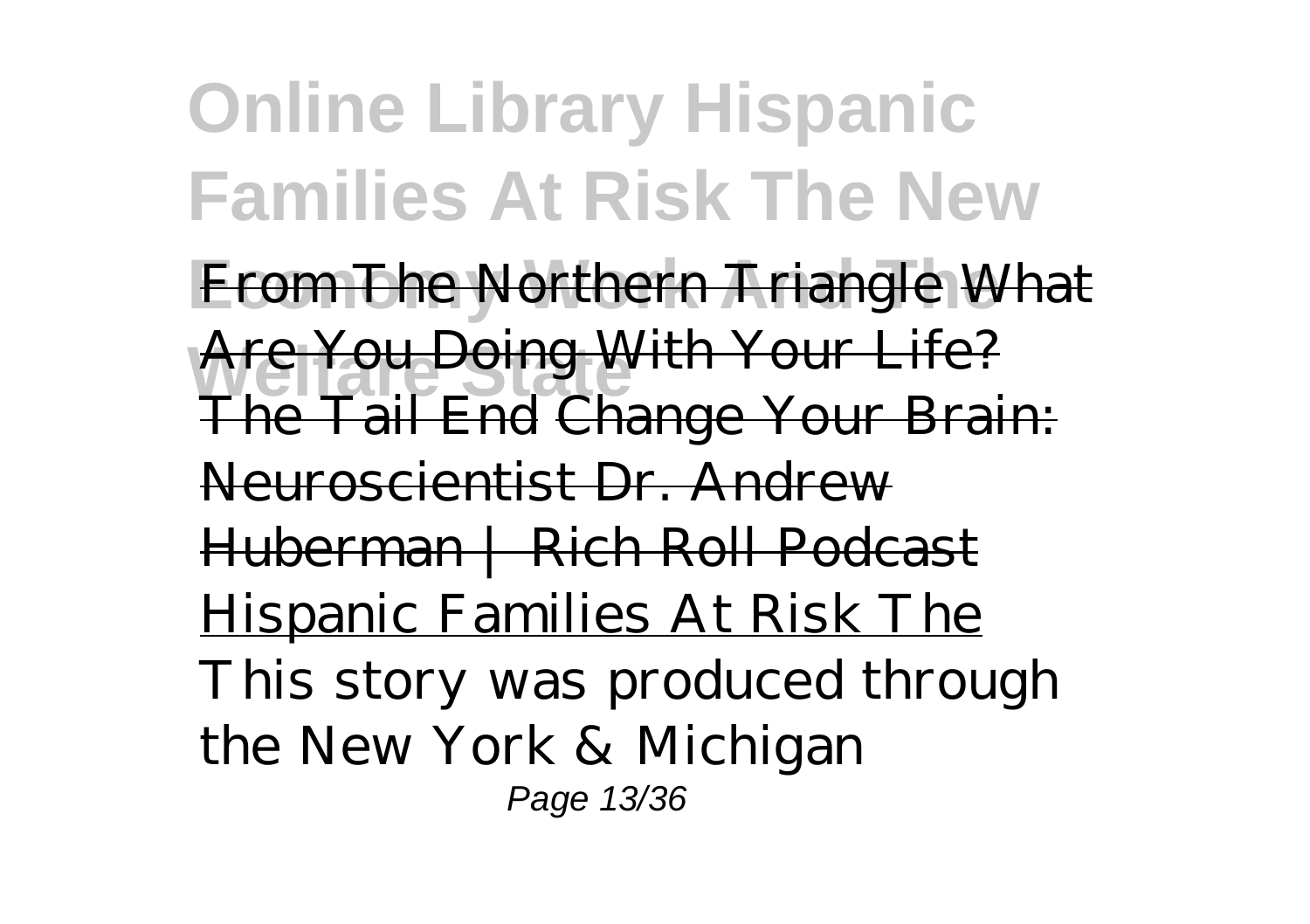**Online Library Hispanic Families At Risk The New** Solutions Journalism Collaborative, a partnership of news organizations and universities dedicated to rigorous and compelling reporting about ...

'I am not alone:' How a California county is helping Hispanic family Page 14/36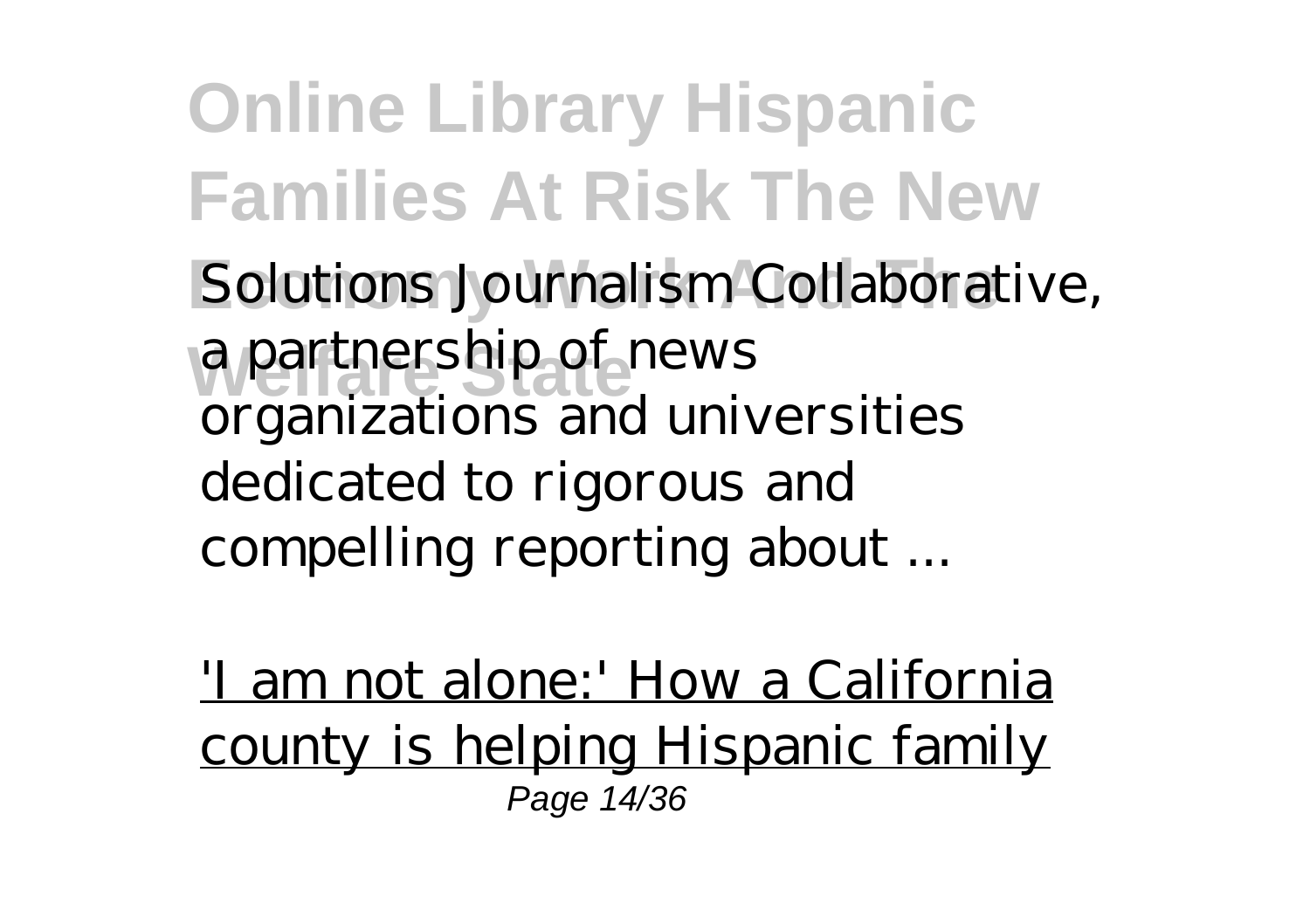**Online Library Hispanic Families At Risk The New** caregivers find peace nd The **Welfare State** A group of non-profit and legal advocacy organizations have filed a federal complaint against the Massachusetts Department of Children and Families, claiming that agency's failure to provide adequate ...

Page 15/36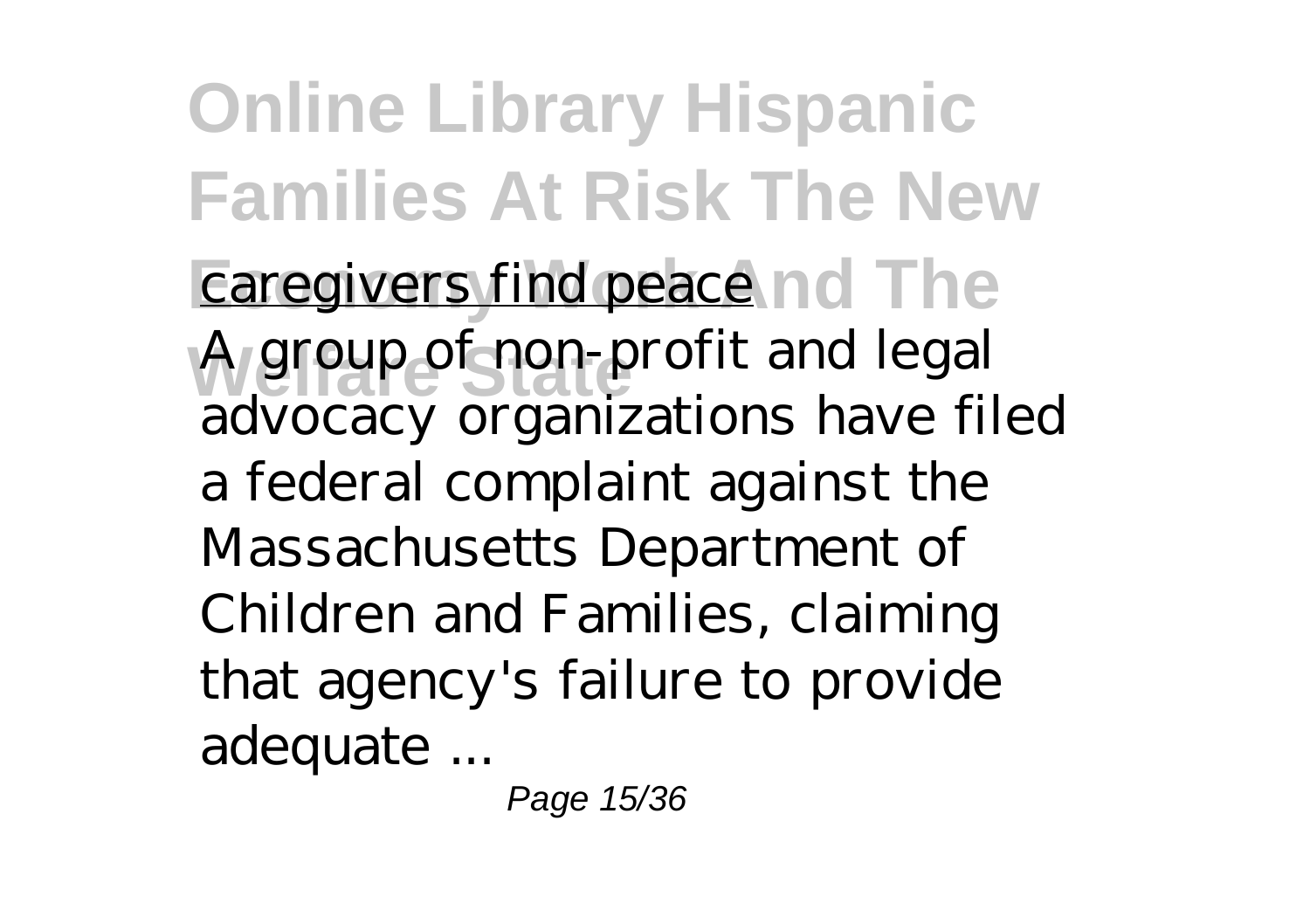**Online Library Hispanic Families At Risk The New Economy Work And The Inadequate Interpretation Services** At Mass. DCF Lead To Risk Of Wrongful Family Separation, Complaint Alleges "The stereotype is that Latino families care about family more ... His weight, high blood pressure Page 16/36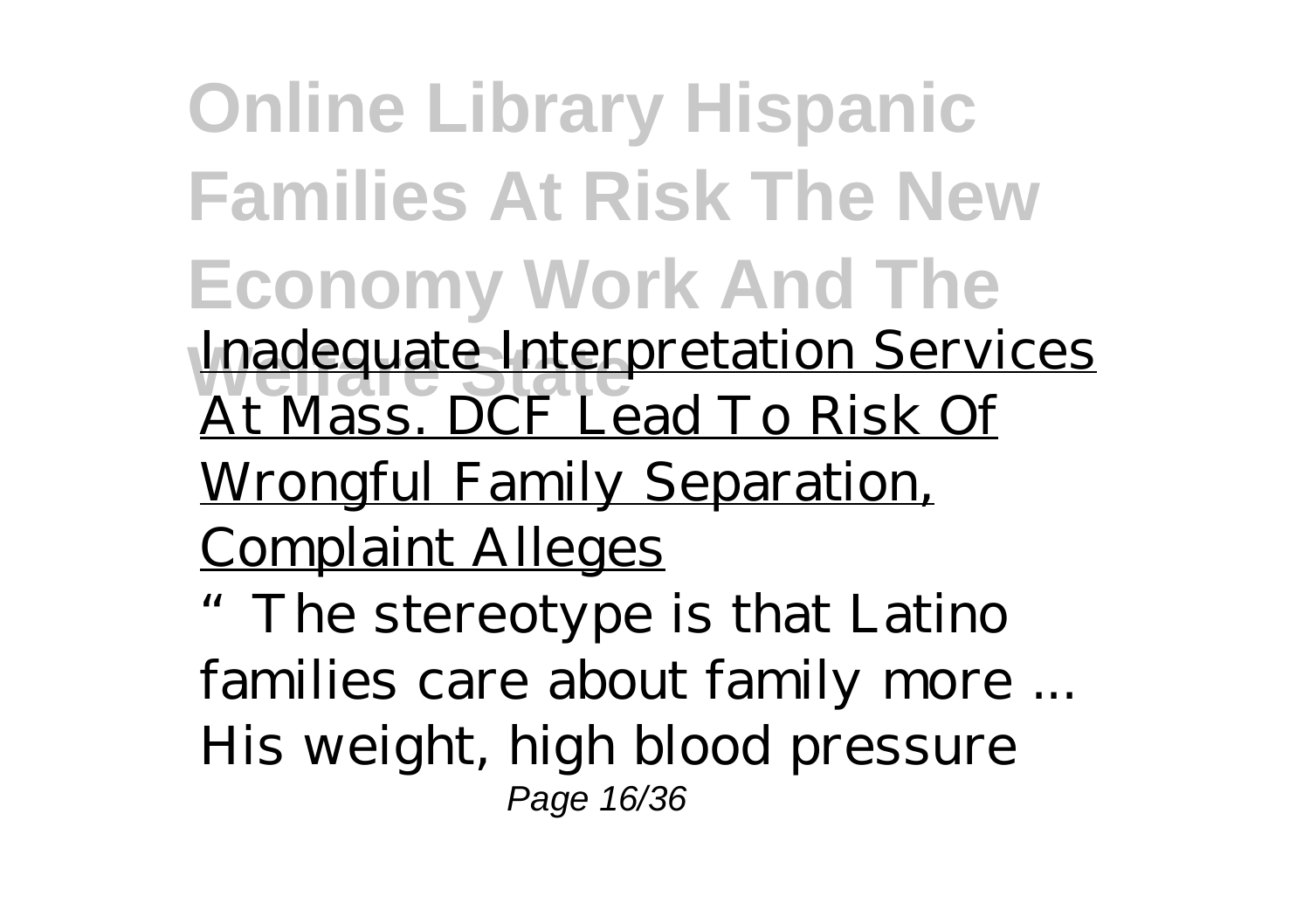**Online Library Hispanic Families At Risk The New** and diabetes all put Ruby at high **Welfare State** risk for severe disease, but the hospital sent him home.

How the virus unravelled Hispanic American families Many Hispanic families, he says, ran into problems accessing ... a Page 17/36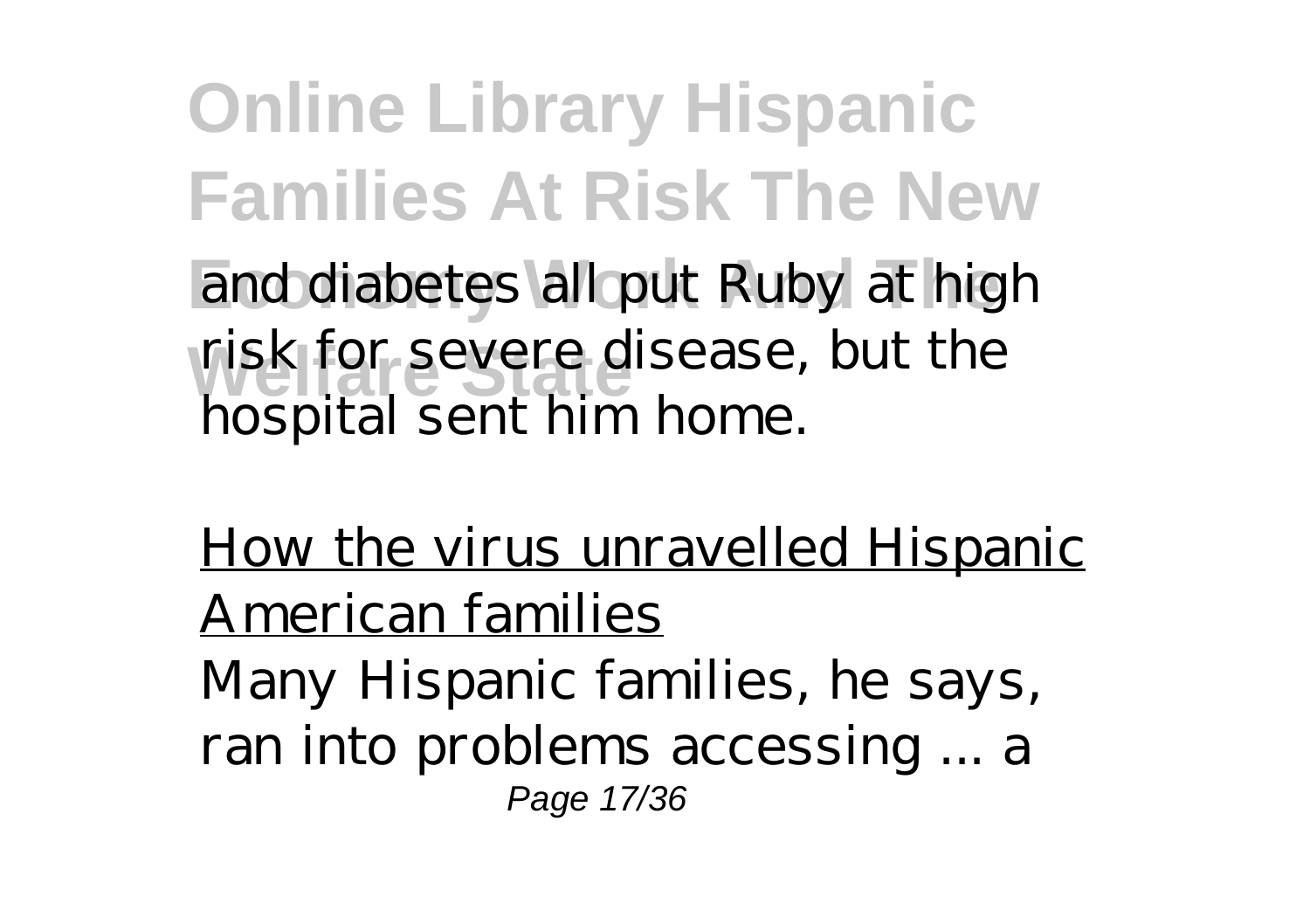**Online Library Hispanic Families At Risk The New** job in an essential industry then faced a disproportionate risk of contracting COVID-19 — potentially resulting in piled ...

Food Insecurity Among Hispanic Families Surged During Pandemic, Report Finds Page 18/36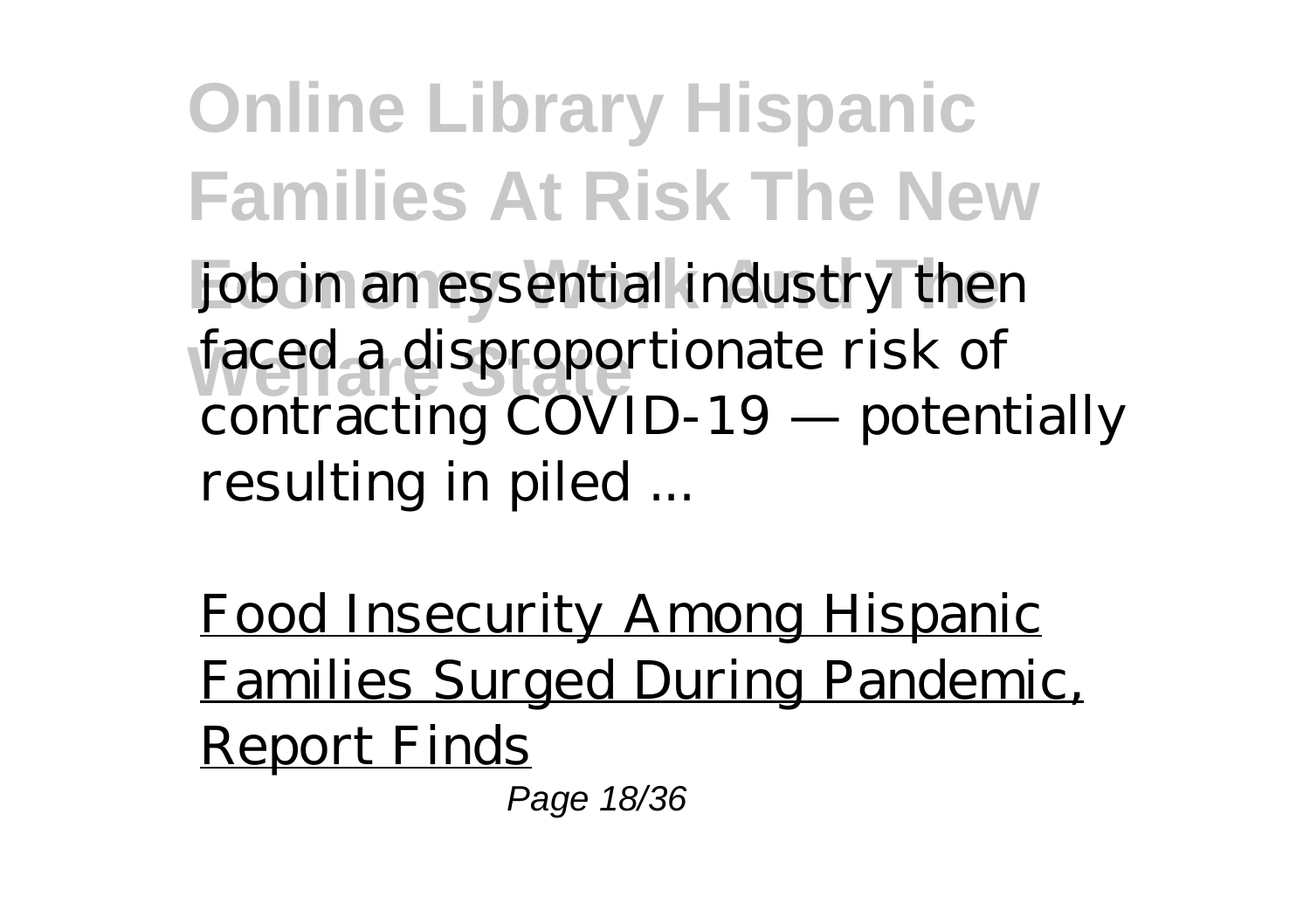**Online Library Hispanic Families At Risk The New** The COVID-19 pandemic has e exacerbated mental health challenges and barriers in the United States. According to the Kaiser Family Foundation, Hispanic adults, children and adolescents have been ...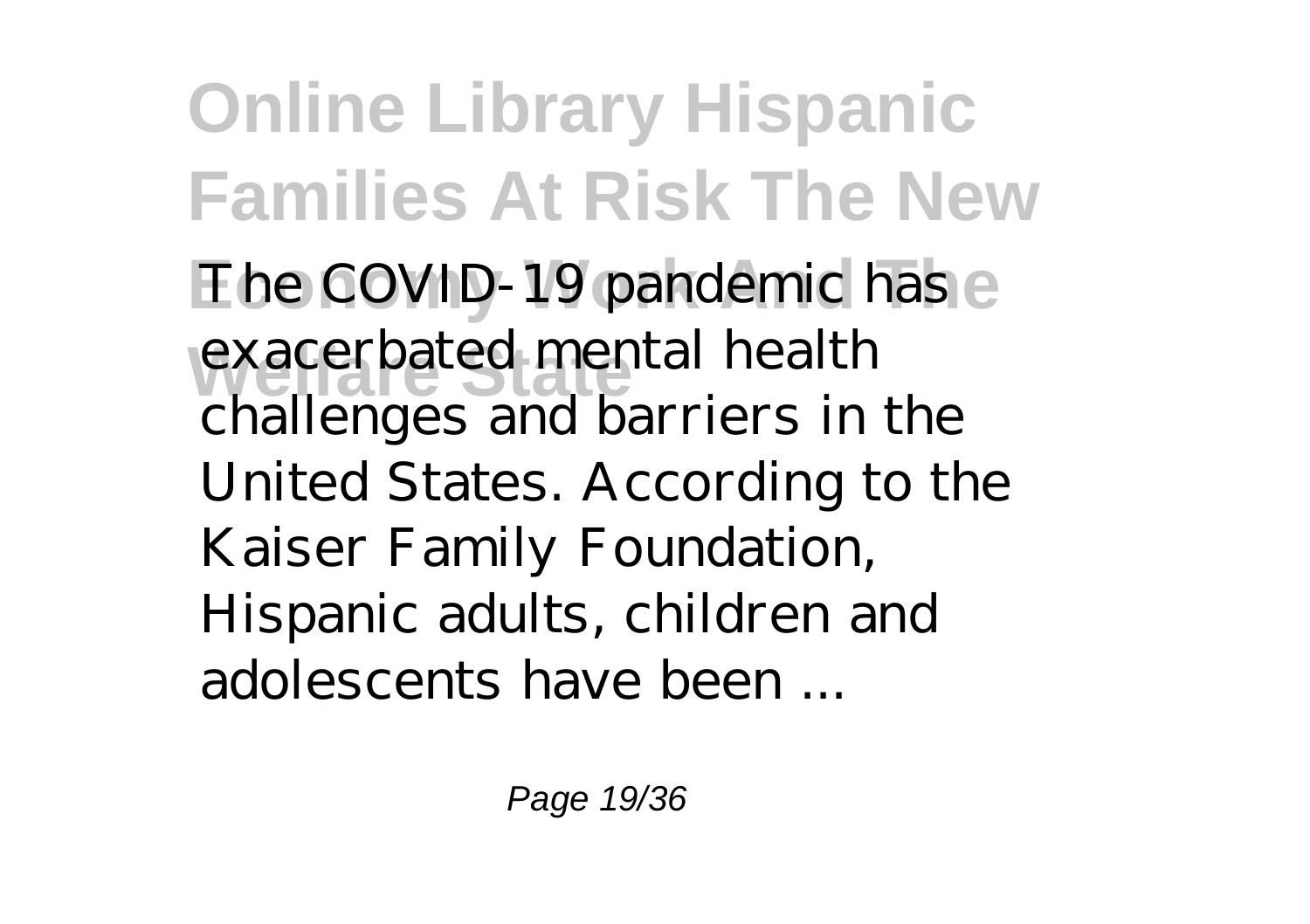**Online Library Hispanic Families At Risk The New** Researcher discusses mental e **Welfare State** health in the Hispanic and Latino communities amid COVID Dr Lynn Woods, Prof in the Department of Doctoral Programs, Azusa Pacific University, explores behavioural symptoms of dementia in the Latinx population ... Page 20/36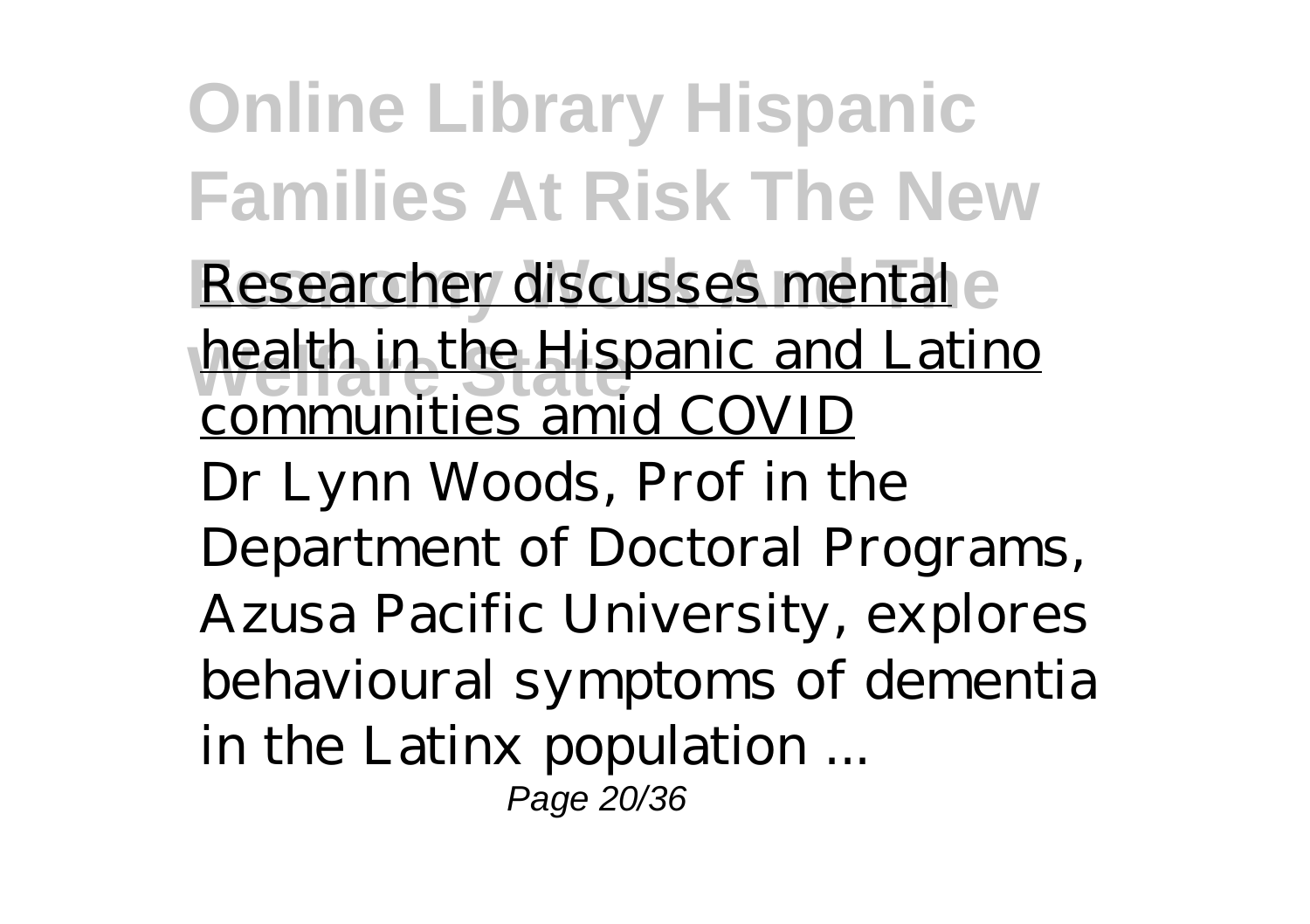**Online Library Hispanic Families At Risk The New Economy Work And The Welfare State** Dementia & Behavioural Symptoms of Dementia: Risk for the Latinx population The Oakland Police Department has turned to the public for help locating a 14-year-old missing girl considered "at risk," last seen on Page 21/36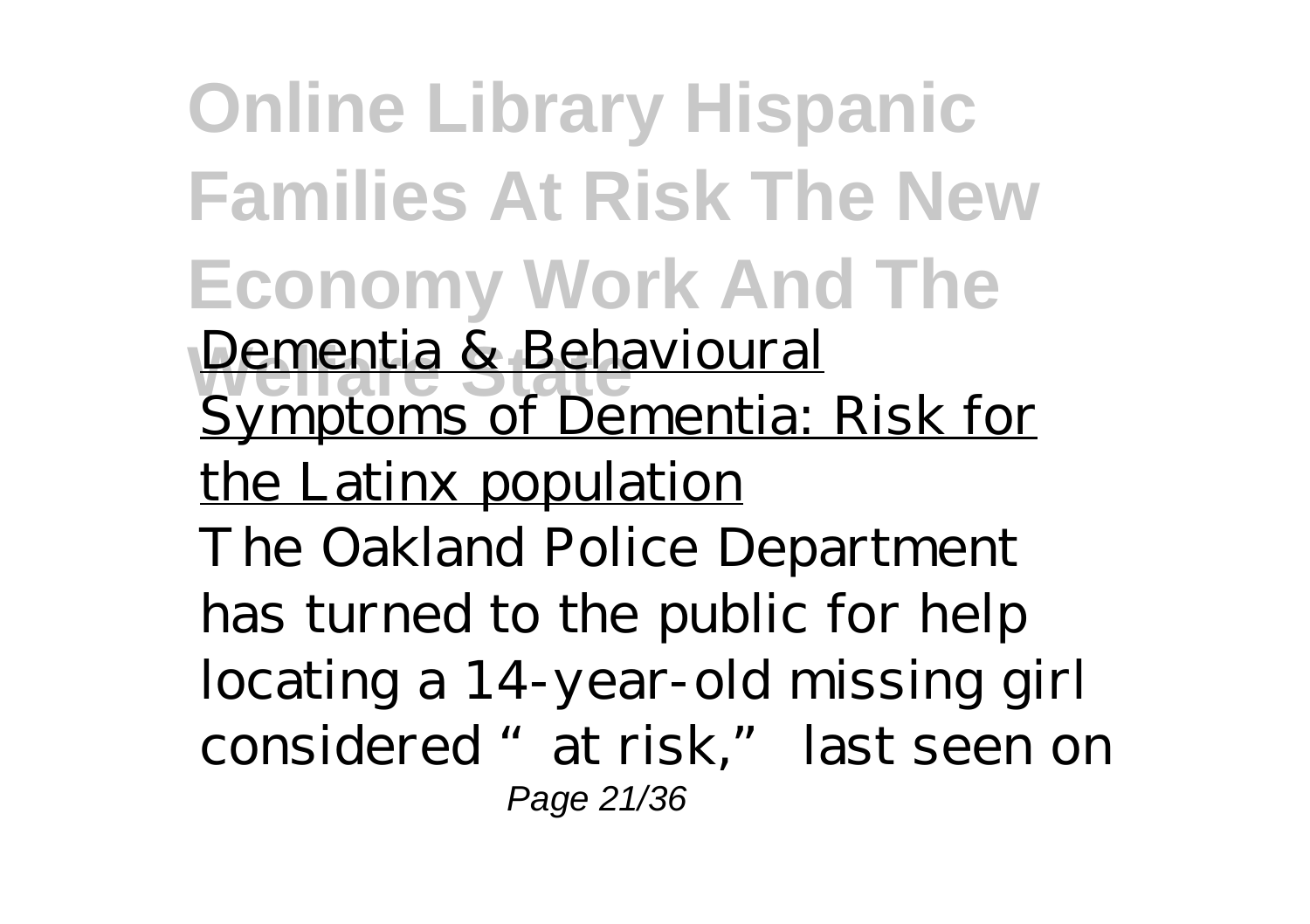**Online Library Hispanic Families At Risk The New Edy 7.0my Work And The Welfare State** Oakland police call on public to help locate missing girl deemed 'at risk'

The Northern Indiana Hispanic Health Coalition will hold a drivethrough vaccine clinic for ages 12 Page 22/36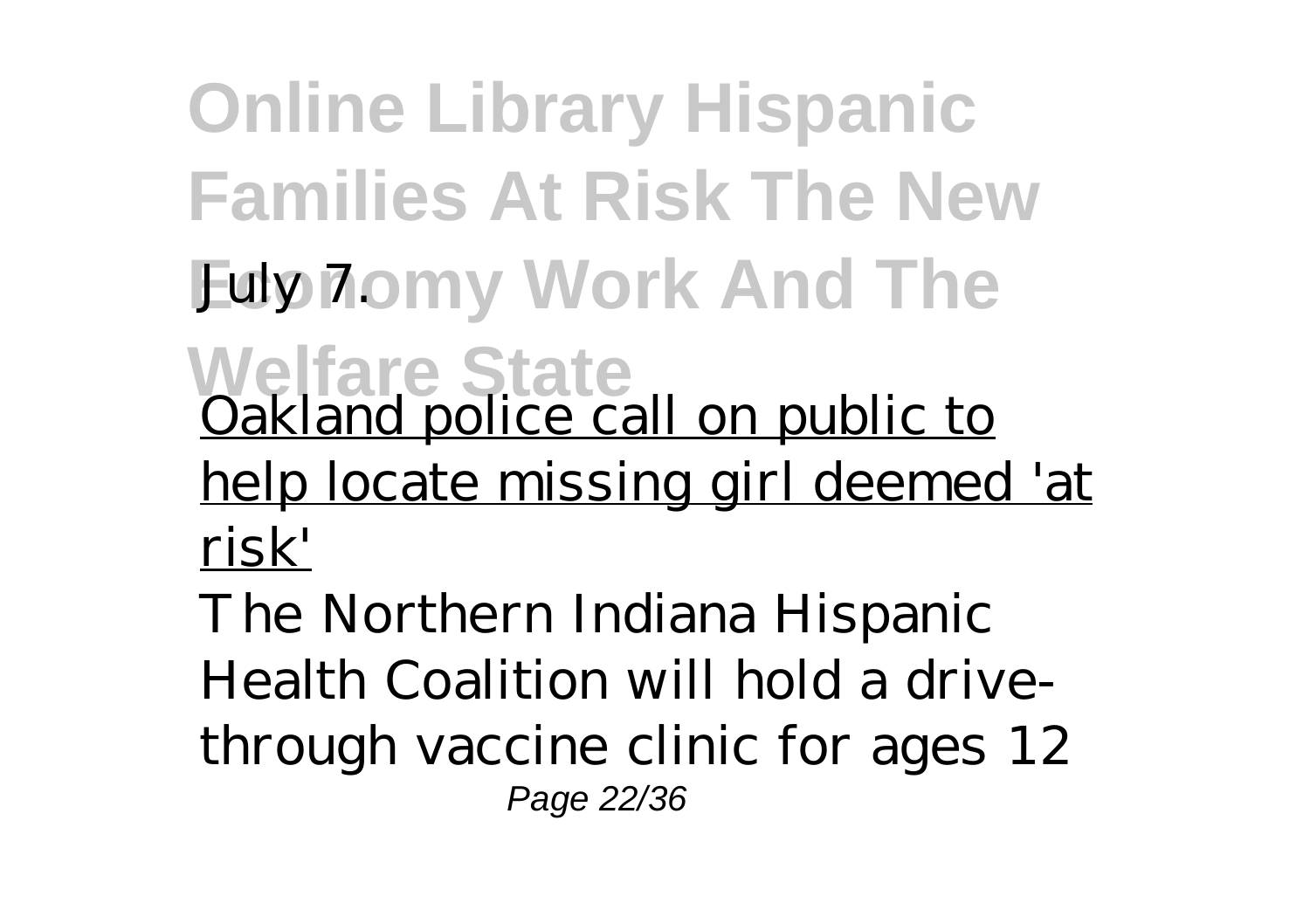**Online Library Hispanic Families At Risk The New** and up Saturday. The clinic is at the coalition's Elkhart office, 444 N. Nappanee St., from 10 a.m.

Hispanic Coalition hosts drive-thru vaccine clinic Saturday Diabetic and in her 50s, she knows she is at greater risk of suffering Page 23/36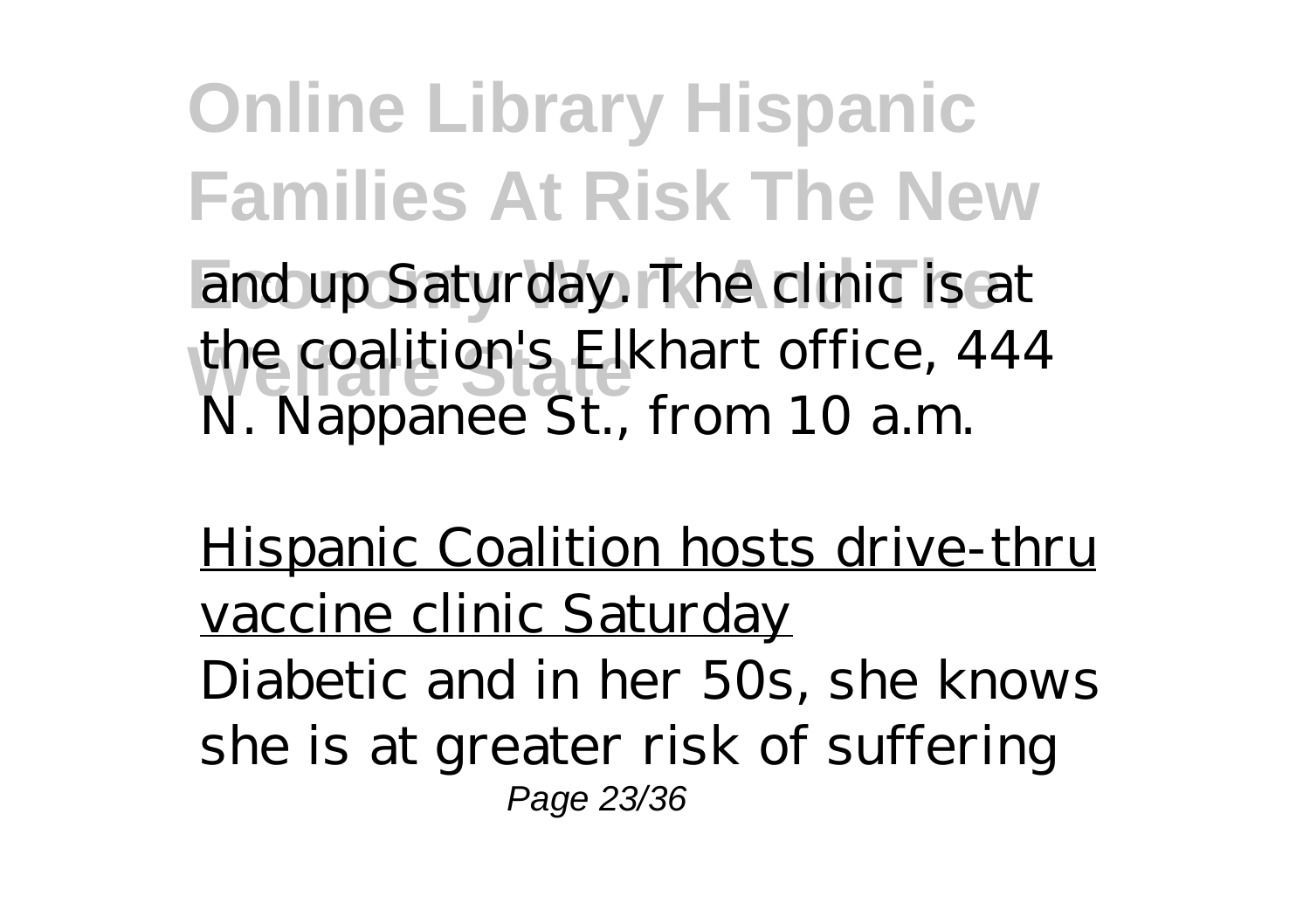**Online Library Hispanic Families At Risk The New** from ... "I have a family member in Mexico who died after they got the vaccine," Lopez said told the Northern Indiana Hispanic ...

Northern Indiana Hispanic Health Coalition to host vaccine clinic The complaint filed by Lawyers Page 24/36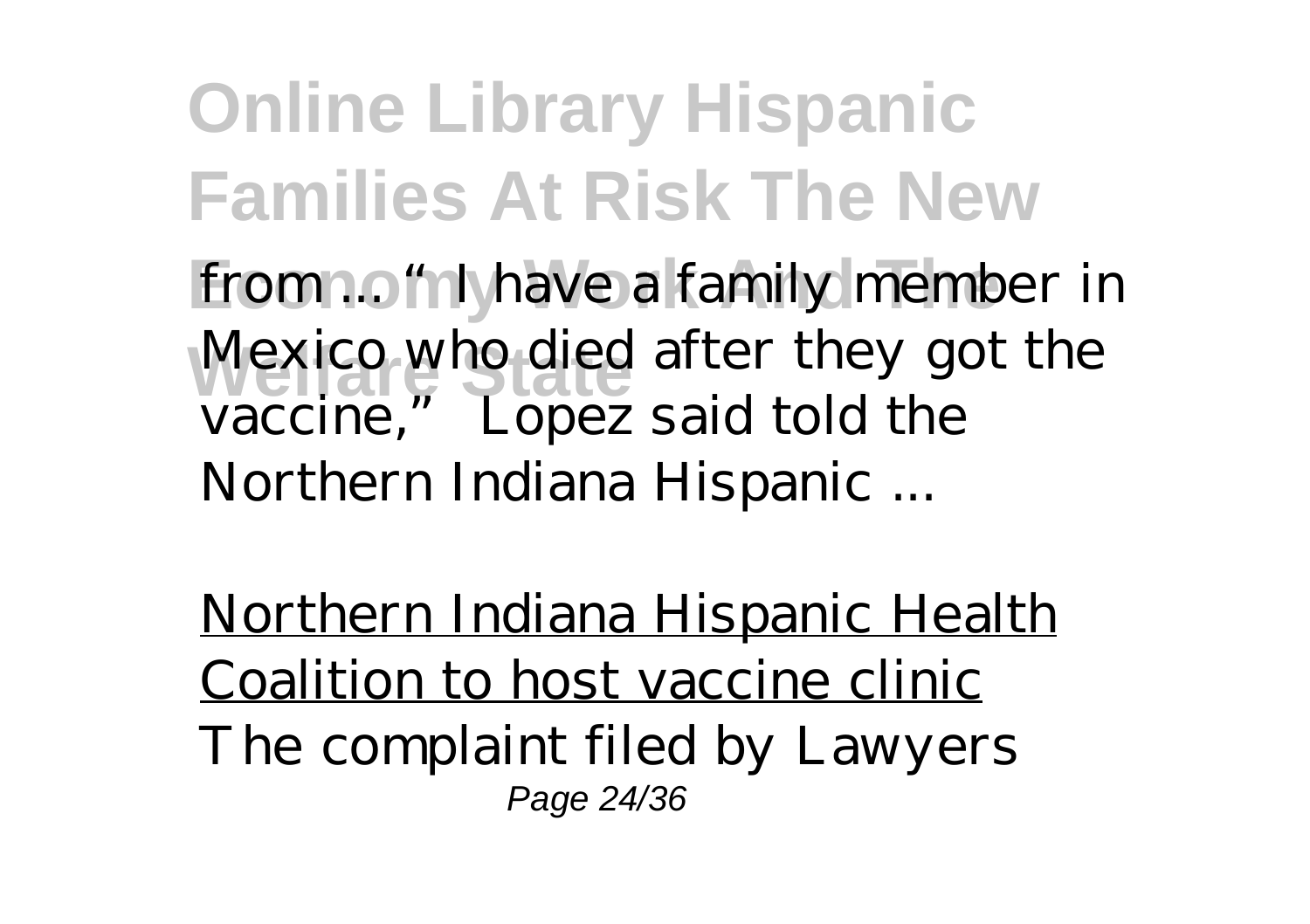**Online Library Hispanic Families At Risk The New** for Civil Rights and the d The **Welfare State** Massachusetts Appleseed Center for Law and Justice accuses the Department of Children and Families of depriving non-English speaking parents of ...

DCF is discriminating against Page 25/36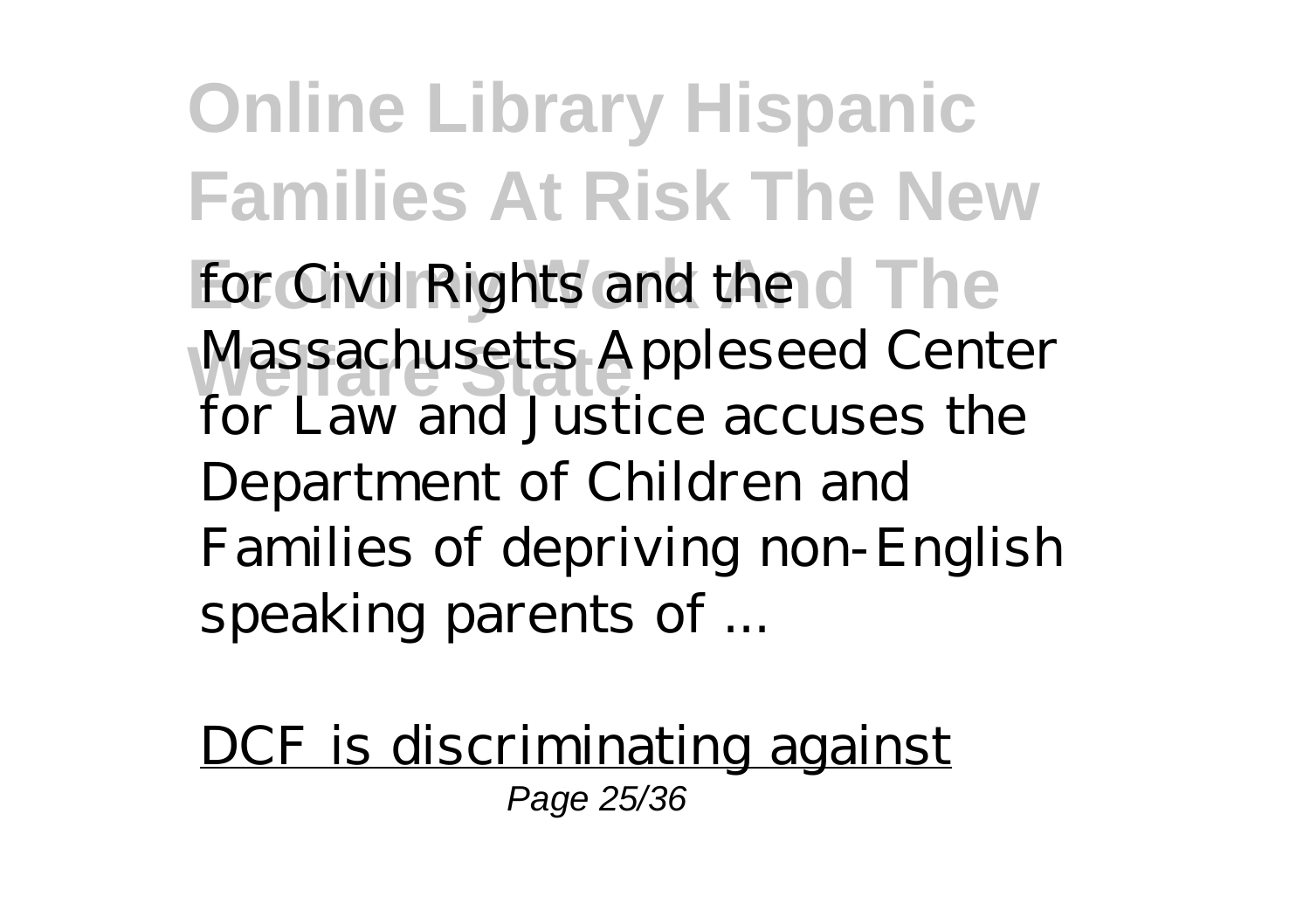**Online Library Hispanic Families At Risk The New** immigrant families by not The providing interpreters, advocates tell federal officials Her daughter, Jazmin, will return to in-person learning for her sophomore year this fall in the La Joya Independent School District.

" If a choice is given, then I'll keep Page 26/36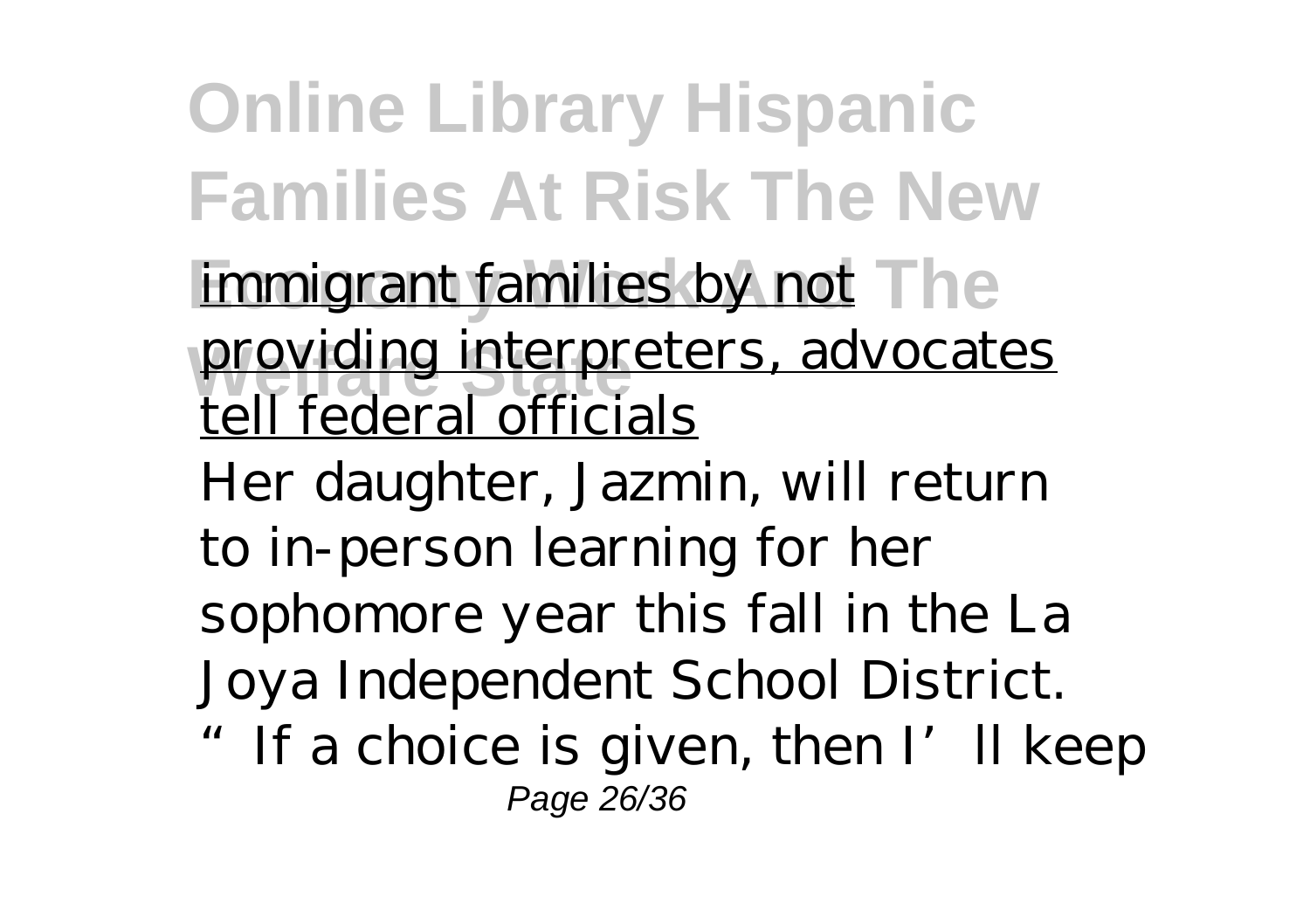**Online Library Hispanic Families At Risk The New** her at home for as long as I ... **Welfare State** Texas students of color returned to in-person learning at belowaverage rates. Experts say the reasons are nuanced. A French family returned four pre-Hispanic clay artifacts to Mexico in Page 27/36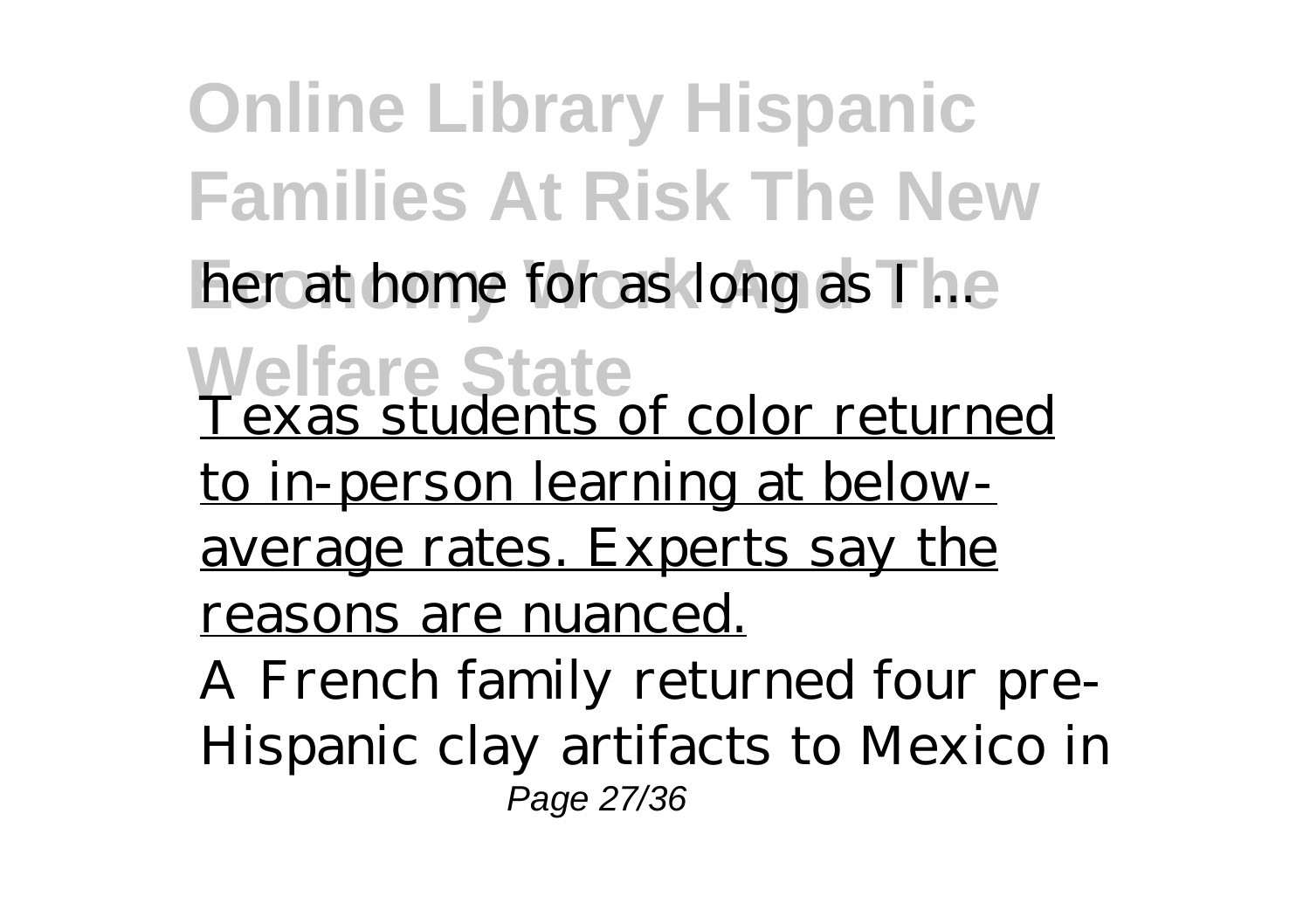**Online Library Hispanic Families At Risk The New** a ceremony held Friday in the Mexican Embassy in Paris.

French family returns 4 pre-Hispanic artifacts to Mexico Health Experts say the COVID-19 Delta variant has made its way to Oklahoma, and members of the Page 28/36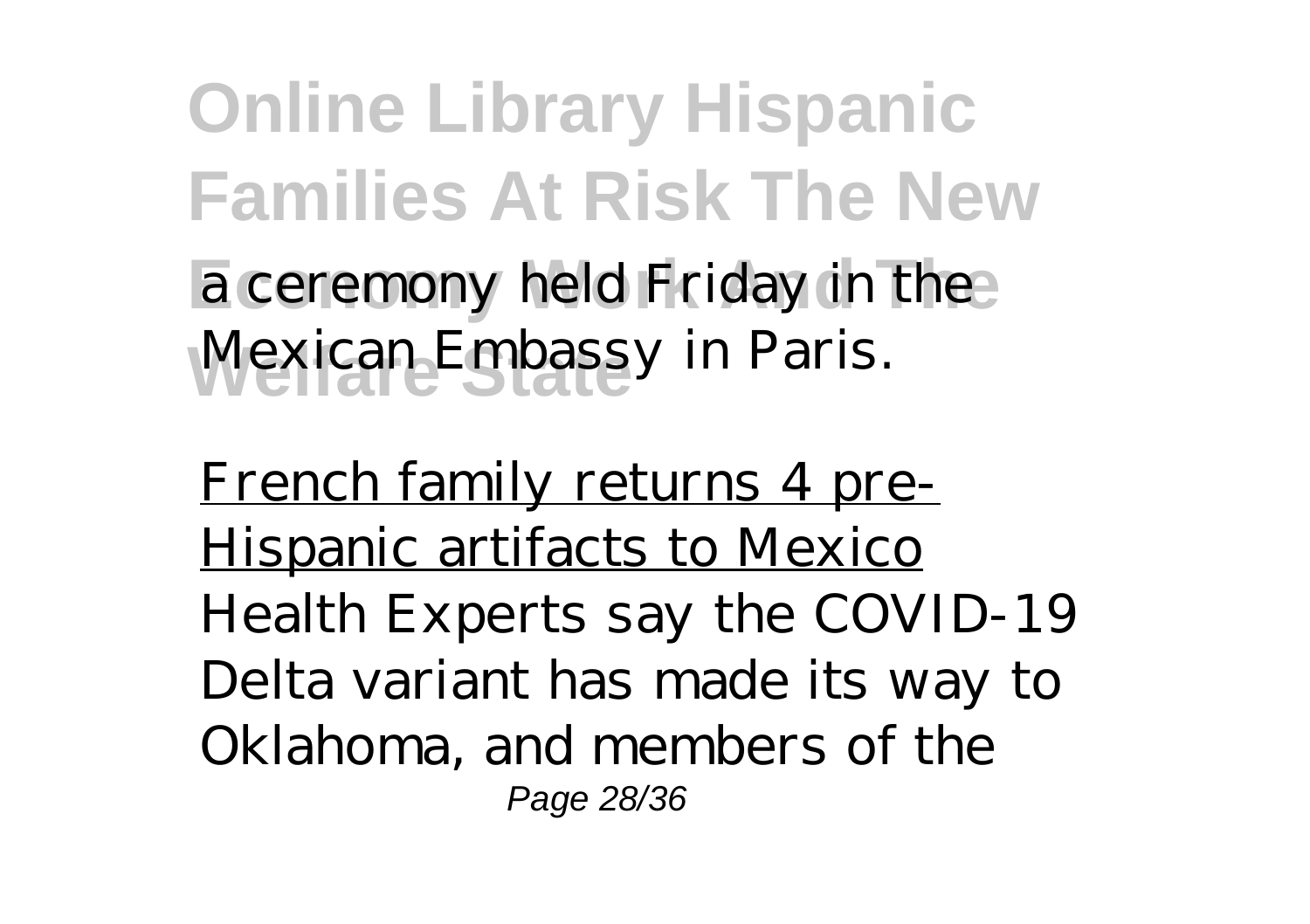**Online Library Hispanic Families At Risk The New** Hispanic community fear it could be spreading disproportionately ...

Tulsa Hispanic Community Fears COVID-19 Delta Variant Could Spread Disproportionately Now, a new study published in eLife is the first to demonstrate Page 29/36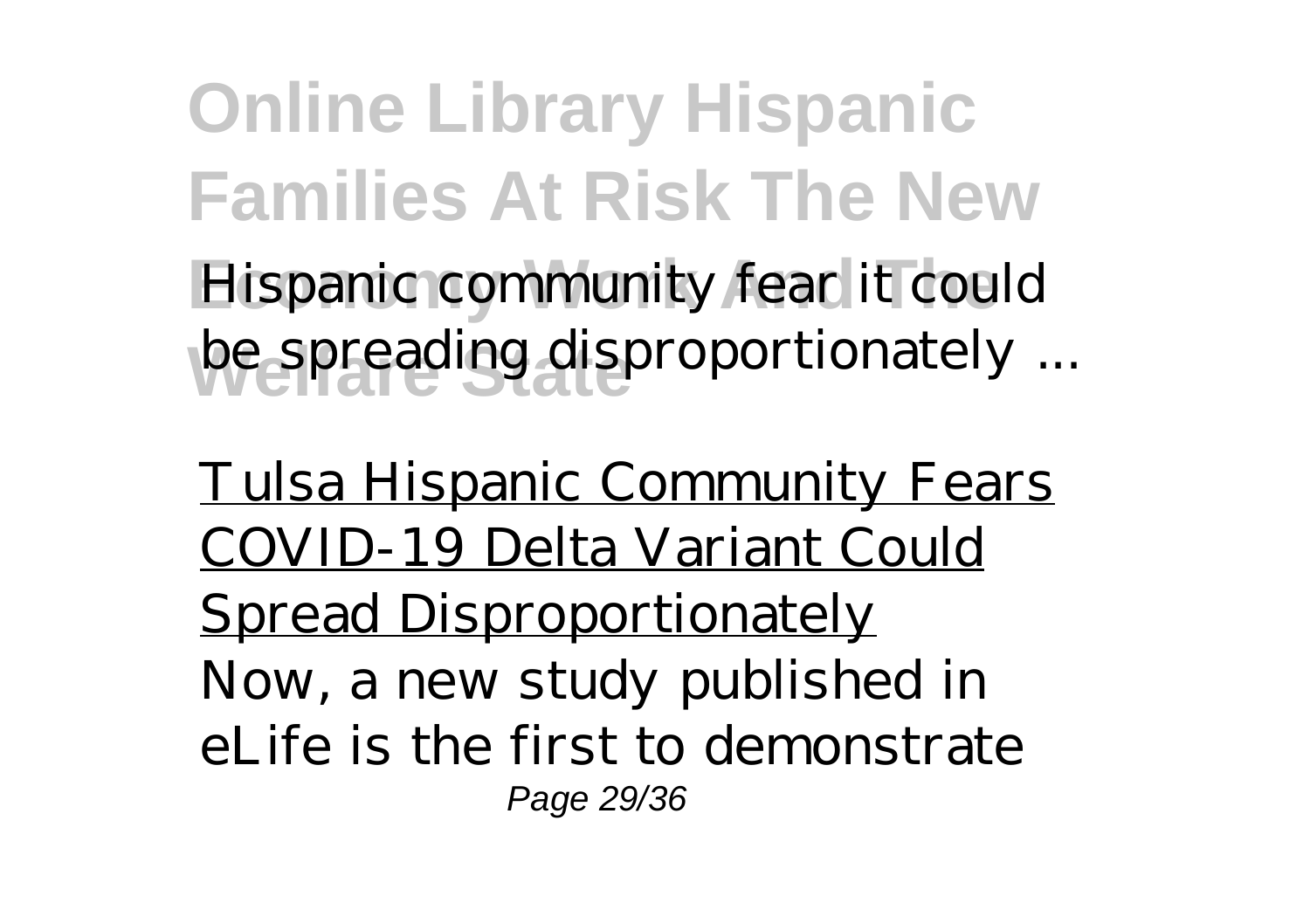**Online Library Hispanic Families At Risk The New** that the inherited risk of earlyonset cancer is significantly higher among Latino and African American families for solid tumors

USC study shows inherited risk of early-onset cancer is higher Page 30/36

...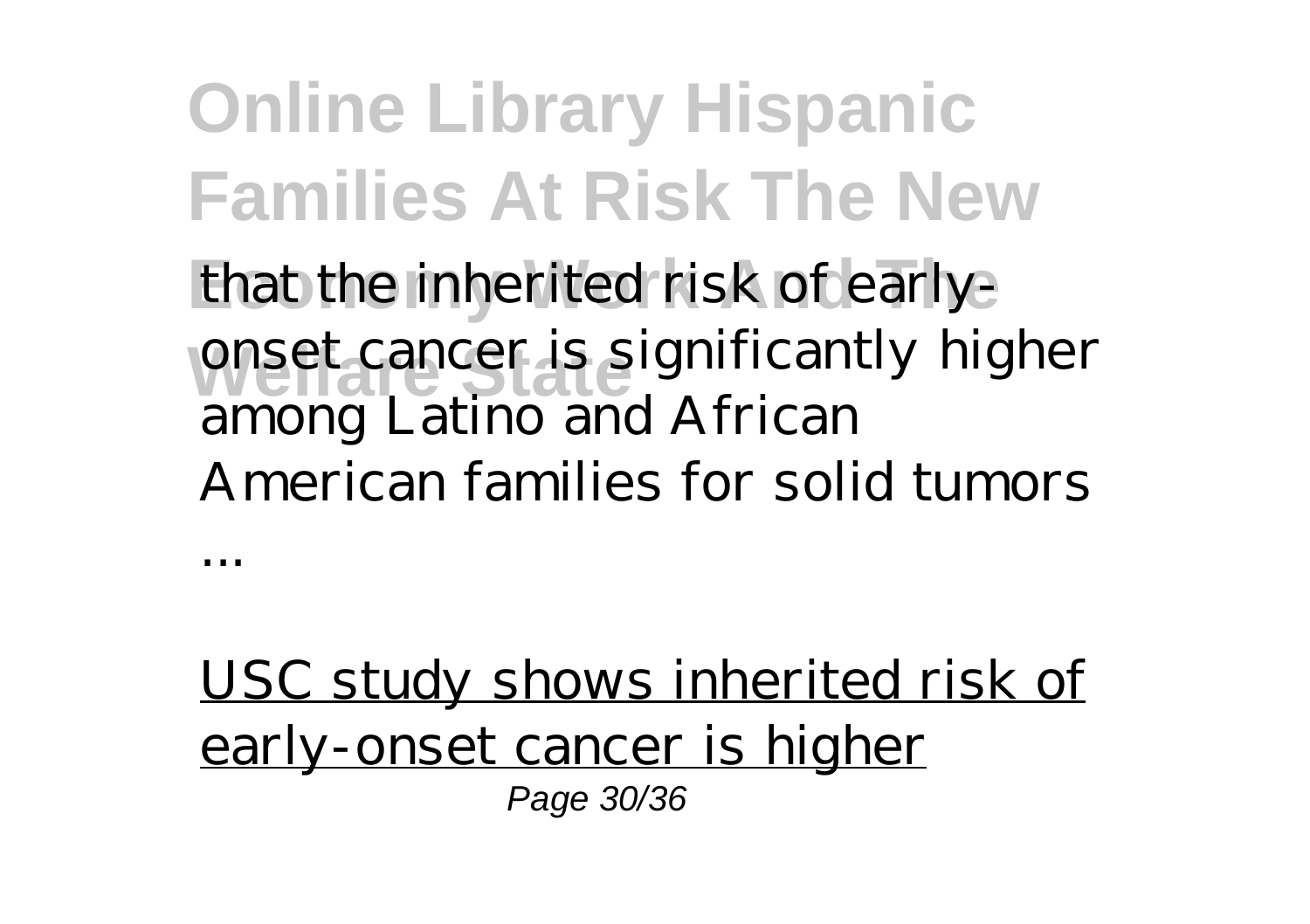**Online Library Hispanic Families At Risk The New** among minority families dThe **Welfare State** "The findings challenge past, smaller studies that found Black women face a greater genetic risk [for breast cancer] and the suggestion ... 2 Investigators studied 3946 Black and 25278 non-Hispanic ...

Page 31/36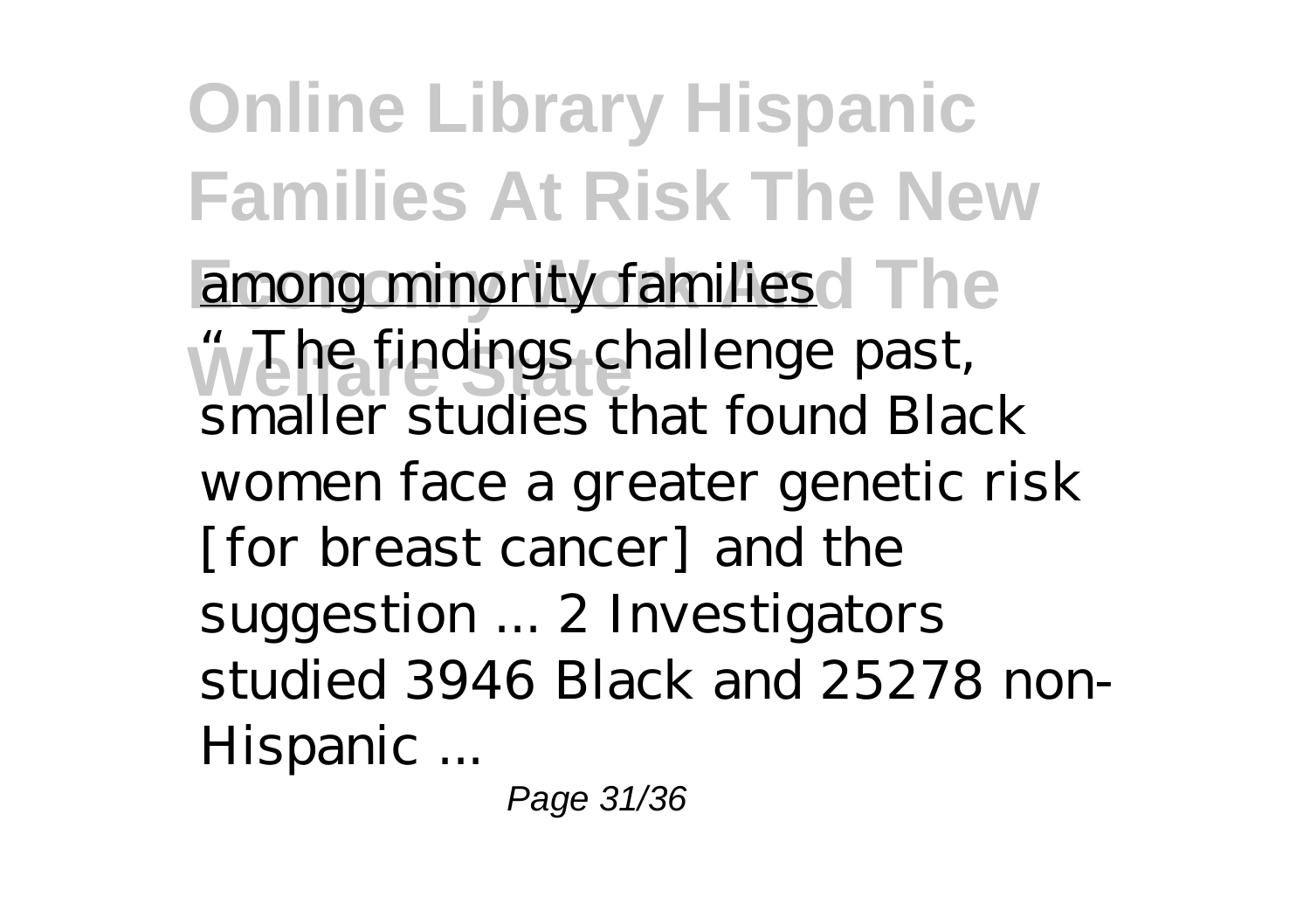**Online Library Hispanic Families At Risk The New Economy Work And The Welfare State** Black and non-Hispanic White Women Found to Have No Differences in Genetic Risk for Breast Cancer

"The stereotype is that Latino families care about family more ... His weight, high blood pressure Page 32/36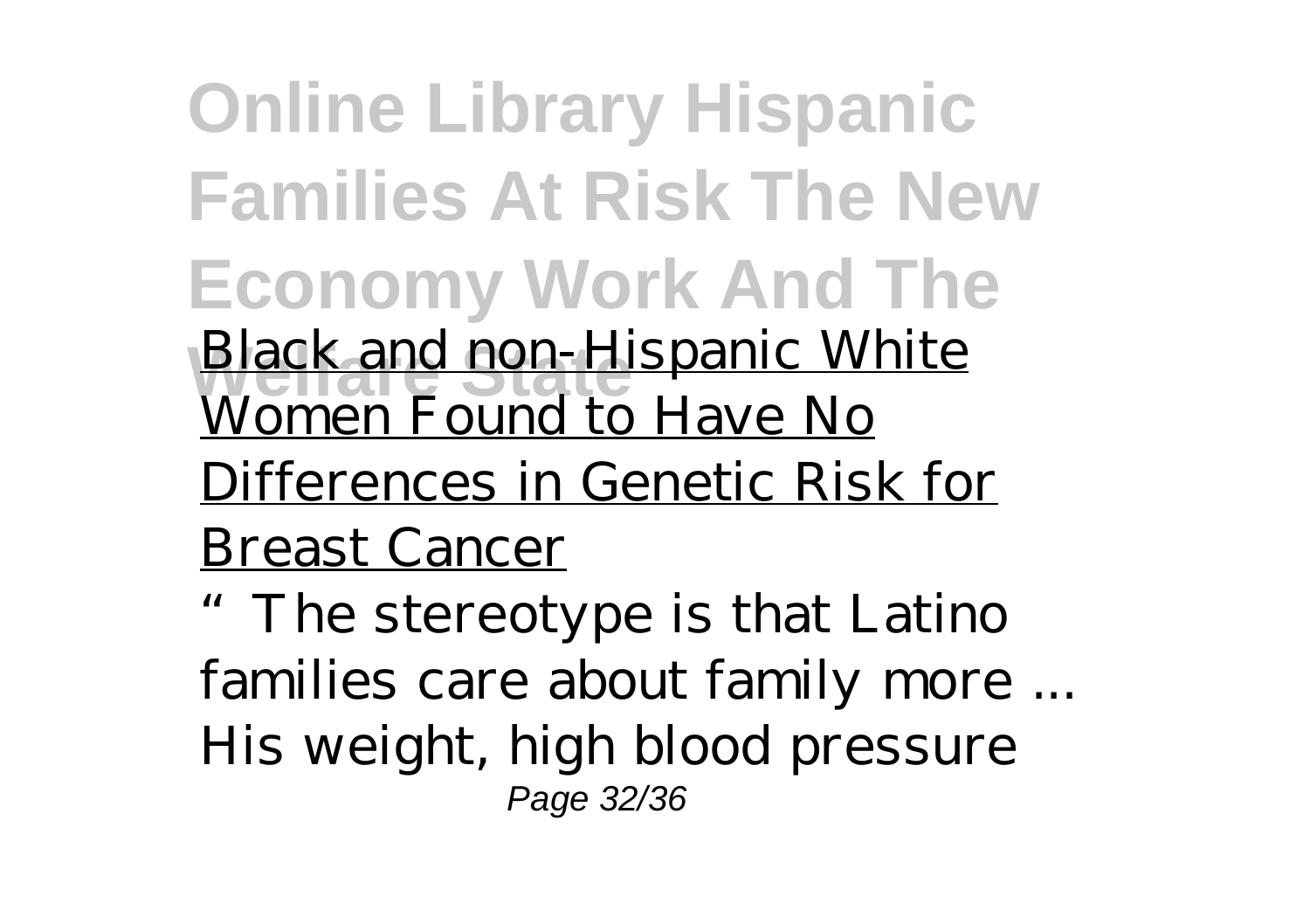**Online Library Hispanic Families At Risk The New** and diabetes all put Ruby at high **Welfare State** risk for severe disease, but the hospital sent him home. Herrera is

How the Virus Unraveled Hispanic American Families

Now, a new study published in Page 33/36

...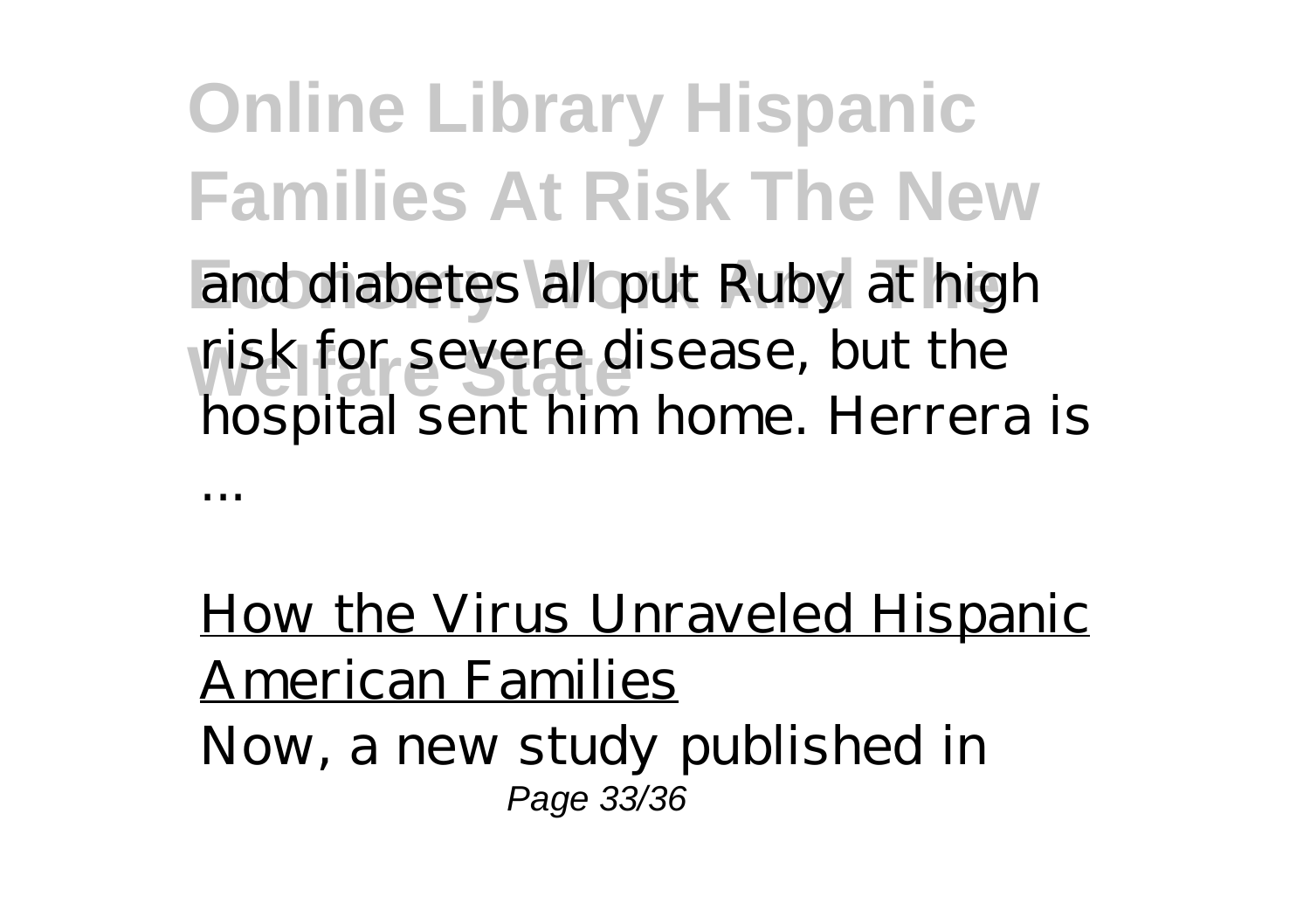**Online Library Hispanic Families At Risk The New** eLife is the first to demonstrate that the inherited risk of earlyonset cancer is significantly higher among Latino and African American families for solid tumors

Inherited risk of early-onset Page 34/36

...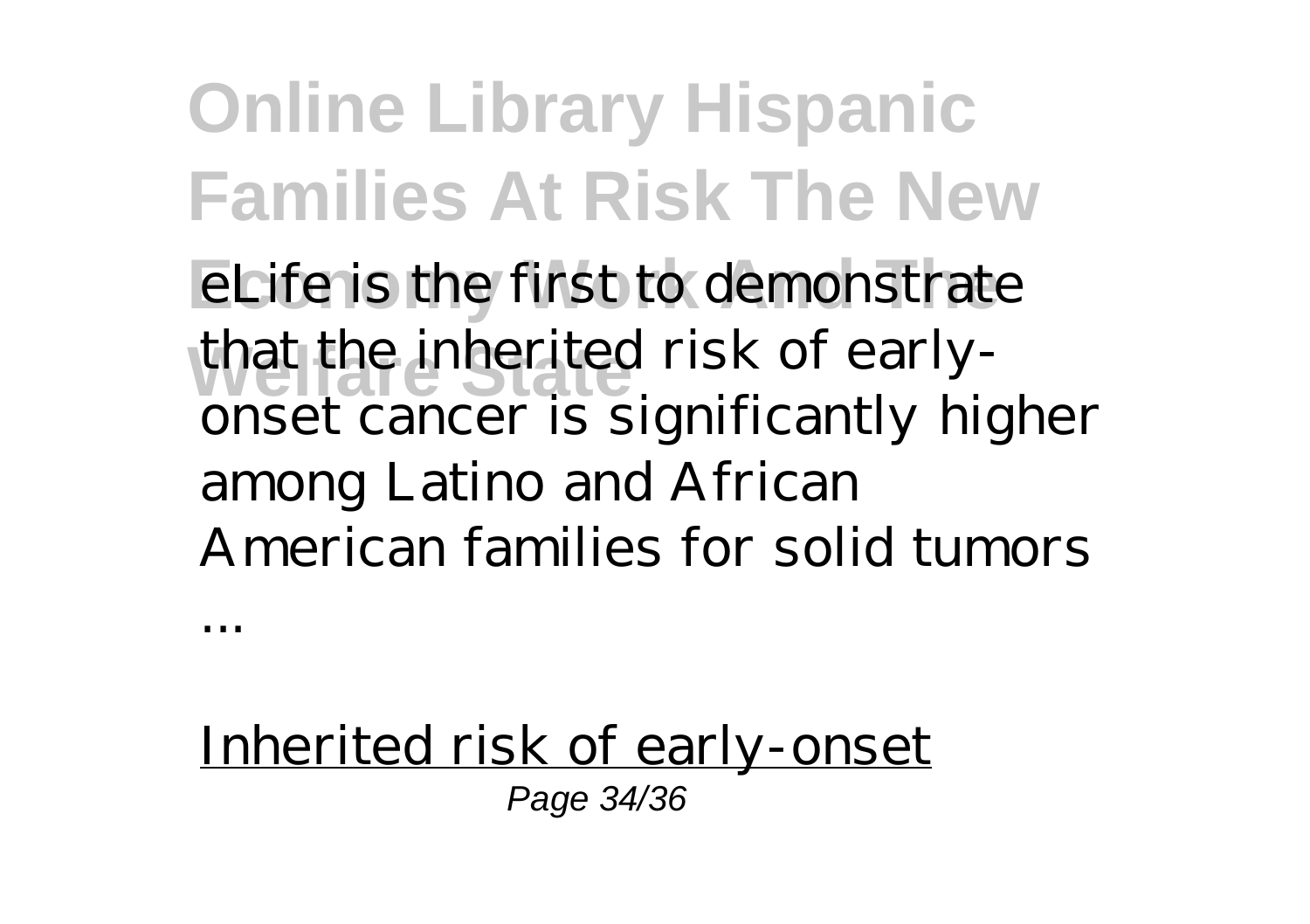**Online Library Hispanic Families At Risk The New** cancer is higher among minority families<sub>e</sub> State the familial cancer risk was significantly higher for Latino and non-Latino Black mothers and siblings compared to non-Latino white families. Asian/Pacific Islanders had a higher familial risk Page 35/36